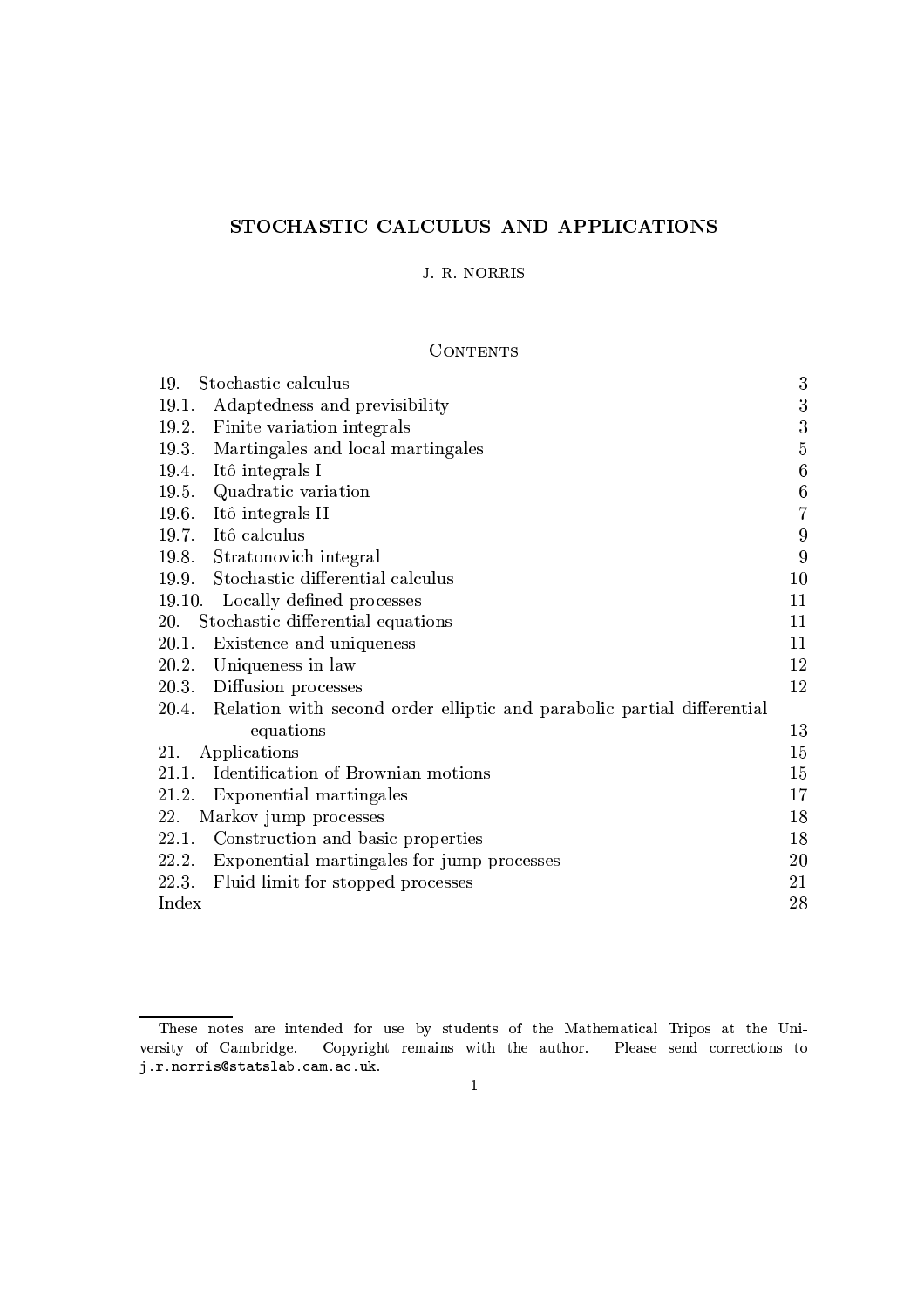#### J. R. NORRIS

# **SCHEDULE**

The course will develop stochastic calculus for continuous semimartingales and for jump processes. These techniques will be applied to the study of Markov processes in continuous time and space, through stochastic differential equations and in the *identification of martingales. A range of applications will be discussed, both to the* theory of random processes and to particular stochastic models. It is recommended

that students have attended the Part III course Advanced Probability, or equivalent, or be prepared to refer to selected topics in the printed notes for that course.

Stochastic calculus: adaptedness and previsibility, finite variation processes, total variation, Lebesgue-Stieltjes integral, continuous local martingales, the Hilbert space  $\mathcal{M}_c^2$  of continuous L<sup>2</sup>-bounded martingales, quadratic variation of continuous local martingales, Itô integral, Itô formula, continuous semimartingales, Stratonovich integral, stochastic differential calculus.

Stochastic differential equations driven by Brownian motion: existence and uniqueness for Lipschitz coefficients, localization, examples, diffusion processes, relation with second order elliptic and parabolic partial differential equations.

Applications: identification of Brownian motions, exponential martingales, Girsanov's theorem, Cameron-Martin formula.

Markov jump processes Lévy kernel, stochastic integration with respect to an integervalued random measure, stochastic calculus for jump processes, fluid limit.

### Appropriate books

R. Durrett, Probability: Theory and Examples. Wadsworth 1991

O. Kallenberg, Foundations of Morern Probability. Springer 1997

B. Oksendal, Stochastic Differential Equations: an introduction with applications. Springer, 1992

D. Revuz and M. Yor, *Continuous Martingales and Brownian Motion*. Springer, 1991.

L.C.G. Rogers and D. Williams, *Diffusions, Markov processes, and Martingales, Vol.* 2: Itô calculus. Wiley 1987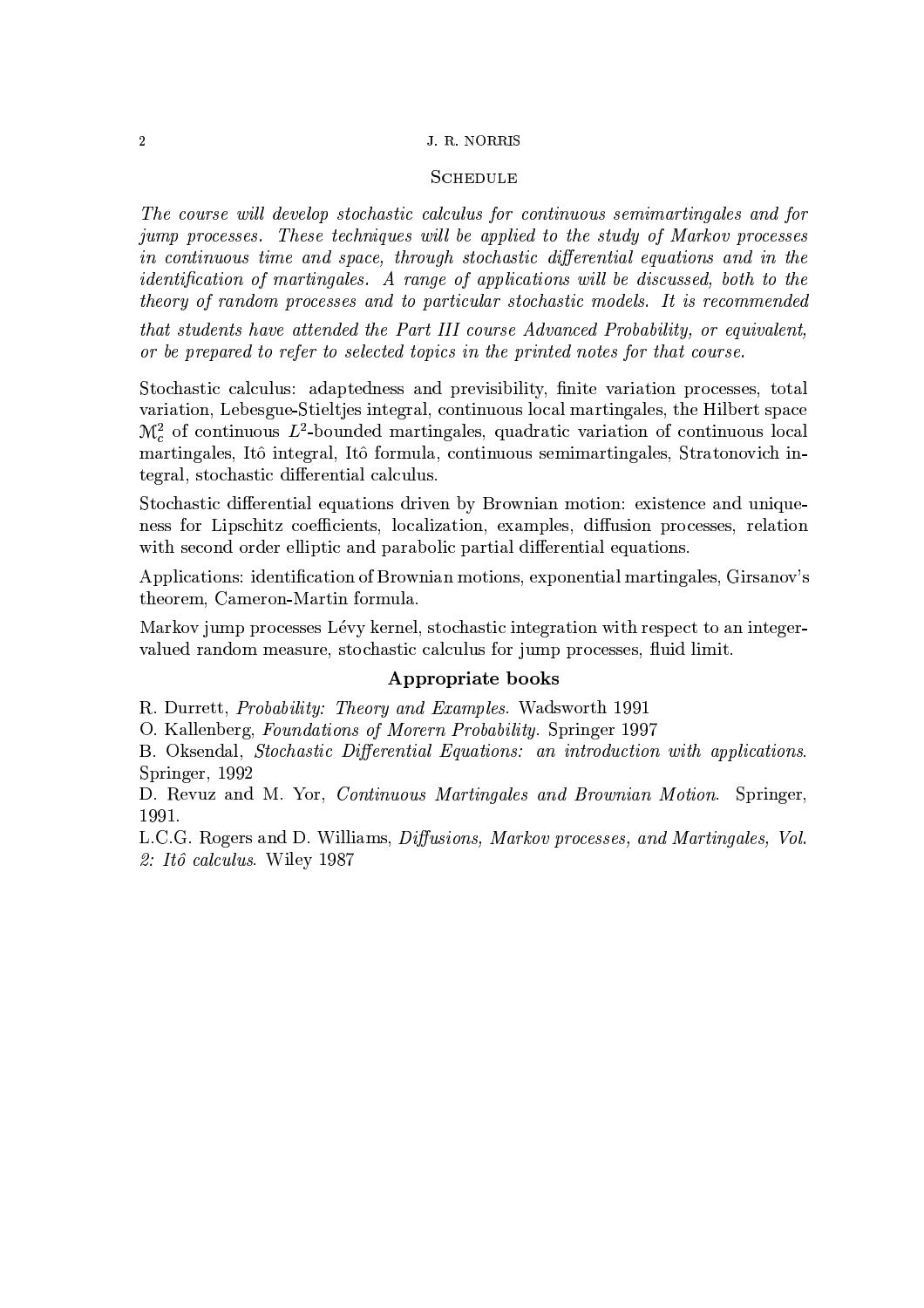#### 19. STOCHASTIC CALCULUS

19.1. Adaptedness and previsibility. Let  $(\Omega, \mathcal{F})$  be a measurable space with filtration  $(\mathcal{F}_t)_{t>0}$ . We will be concerned with two sorts of process. A cadlag adapted process X is a map  $X : \Omega \times [0, \infty) \to \mathbb{R}$ , such that  $X_t = X(., t)$  is  $\mathcal{F}_t$ -measurable for all  $t \in [0, \infty)$ , and  $X(\omega,.) : [0, \infty) \to \mathbb{R}$  is cadlag for all  $\omega \in \Omega$ . We write  $\Delta X_t = X_t - X_{t-}$  for  $t > 0$ . The previsible  $\sigma$ -algebra  $\mathcal{P}$  on  $\Omega \times (0, \infty)$  is the  $\sigma$ -algebra generated by sets of the form  $A \times (s, t]$  with  $A \in \mathcal{F}_s$  and  $s \leq t$ . A previsible process H is a P-measurable map  $H : \Omega \times (0, \infty) \to \mathbb{R}$ .

**Proposition 19.1.1.** Let X be a cadlag adapted process and set  $H_t = X_{t-}$  for  $t > 0$ . Then  $H$  is previsible.

**Proposition 19.1.2.** Let H be a previsible process. Then  $H_t$  is  $\mathcal{F}_t$ -measurable for all  $t \in (0, \infty)$ .

19.2. Finite variation integrals. Until further notice we take  $\Omega$  to be a singleton  $\{\omega\}$ . Then a cadlag adapted process can be thought of as a cadlag map  $X:[0,\infty)\to\mathbb{R}$ R, and a previsible process as a Borel measurable map  $H : (0, \infty) \to \mathbb{R}$ . So, whilst  $\Omega = {\omega}$ , we shall refer to cadlag processes and measurable processes respectively.

Let A be a cadlag process. For intervals  $I = (s, t]$ , set  $dA((s, t]) = A_t - A_s$ . Assume for now that A is increasing. Then dA extends uniquely to a Borel measure on  $(0, \infty)$ . (See Theorem 2.2.2.) Define, for a non-negative measurable process H and  $t \geq 0$ ,

$$
(H \cdot A)_t = \int_{(0,t]} H_s dA_s
$$

**Proposition 19.2.1.** Let H be a non-negative measurable process and suppose that  $(H \cdot A)_t < \infty$  for all t. Then H  $\cdot$  A is a cadlag increasing process, with  $\Delta (H \cdot A)_t =$  $H_t \Delta A_t$  for all  $t > 0$ .

**Proposition 19.2.2.** Let H and K be non-negative measurable processes. Then

$$
H \cdot (K \cdot A) = (HK \cdot A).
$$

**Proposition 19.2.3.** Let H be non-negative, left continuous and locally bounded. Then

$$
(H \cdot A)_t = \lim_{n \to \infty} \sum_{k=0}^{\infty} H_{k2^{-n}} (A_{(k+1)2^{-n} \wedge t} - A_{k2^{-n} \wedge t}),
$$

with convergence uniform on compact time intervals.

The assumption that A is increasing may be relaxed to an assumption that  $A =$  $A^+ - A^-$ , where  $A^{\pm}$  are increasing. Then, for any measurable process H, setting  $H^{\pm} = \max(\pm H, 0)$ , we define, subject to the finiteness of all the terms on the right,

$$
H \cdot A = H^+ \cdot A^+ - H^+ \cdot A^- - H^- \cdot A^+ + H^- \cdot A^-.
$$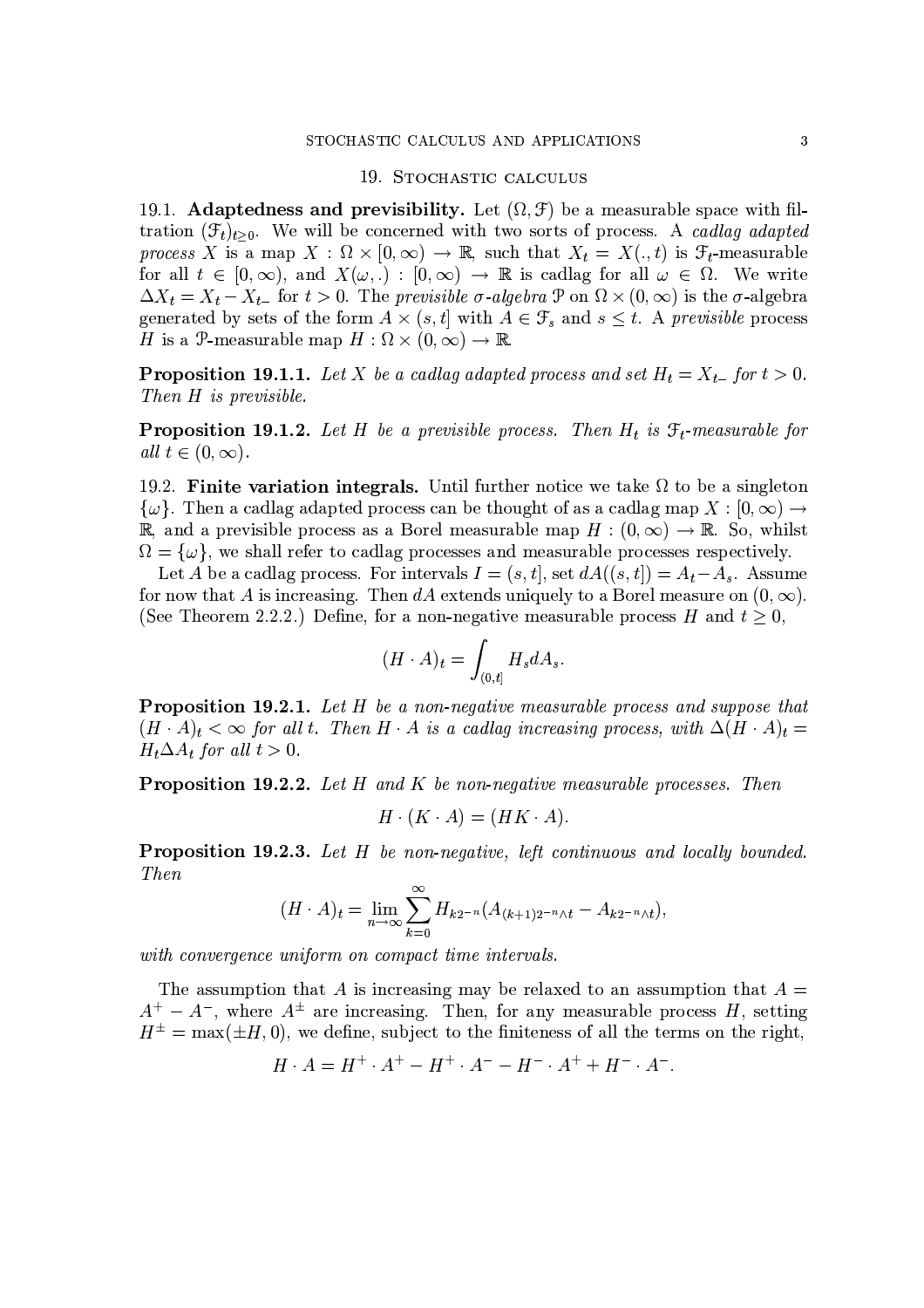J. R. NORRIS

Consistency can be checked by rearrangements. Propositions 19.2.1, 19.2.2 and 19.2.3 easily extend to this case.

We now investigate for which cadlag processes A there exist suitable increasing processes  $A^{\pm}$ . Write

$$
\mathcal{D}_n = \{ (k2^{-n}, (k+1)2^{-n}] : k \in \mathbb{Z}^+ \}.
$$

Set

$$
V_t^n = \sum_{I \in \mathcal{D}_n, \inf I < t} |dA(I)|
$$

and note that  $V_t^n = U_t^n + |A_{t_n^+} - A_{t_n^-}|$ , where

$$
U_t^n = \sum_{I \in \mathcal{D}_n, \sup I < t} |dA(I)|
$$

and  $t_n^+ = 2^{-n} [2^n t], t_n^- = t_n^+ - 2^{-n}$ . Now, as  $n \to \infty$ ,  $U_t^n$  is increasing, so has a limit  $U_t$ , and  $|A_{t_n^+} - A_{t_n^-}| \to |\Delta A_t|$ . Hence  $V_t^n$  has a limit  $V_t$  and  $V_t = U_t + |\Delta A_t|$ .<br>The process V is the *total variation process* finite variation. Note that, when A is increasing,  $V = A$ , so A has finite variation. Assume that A has finite variation and set  $A^{\pm} = \frac{1}{2}(V \pm A)$ .

**Proposition 19.2.4.** Let A be a cadlag finite variation process starting from 0, with total variation process V. Then

- (a) V is cadlag, with  $\Delta V_t = |\Delta A_t|$ ,
- (b)  $A = A^+ A^-$  and  $A^+$  and  $A^-$  are cadlag increasing processes,
- (c)  $A^{\pm}$  are the smallest processes satisfying (b).
- (d)  $V = K \cdot A$  for some measurable process K with  $|K| \equiv 1$ ,
- (e) for all measurable processes H with  $|H| \cdot V$  finite,  $H \cdot A$  is a cadlag process with total variation process  $|H| \cdot V$ .

We now drop the assumption that  $\Omega$  is a singleton. For general  $\Omega$ , the integral H  $\cdot$  A and the total variation process V may be defined by fixing  $\omega \in \Omega$  and referring to the special case previously considered.

**Proposition 19.2.5.** Let A be a cadlag adapted finite variation process, with total variation process  $V$ . Then  $V$  is a cadlag adapted increasing process.

**Proposition 19.2.6.** Let A be a cadlag adapted finite variation process, with total variation process V, and let H and K be locally bounded previsible processes. Let  $T$ be a stopping time. Then

- (a)  $(H \cdot A)^T = (H1_{(0,T]} \cdot A) = (H \cdot A^T),$
- (b)  $H \cdot A$  is a cadlag adapted finite variation process, with total variation process  $|H| \cdot V$ ,
- (c)  $\Delta (H \cdot A)_t = H_t \Delta A_t$  for all  $t > 0$ ,
- (d)  $H \cdot (K \cdot A) = (HK) \cdot A$ .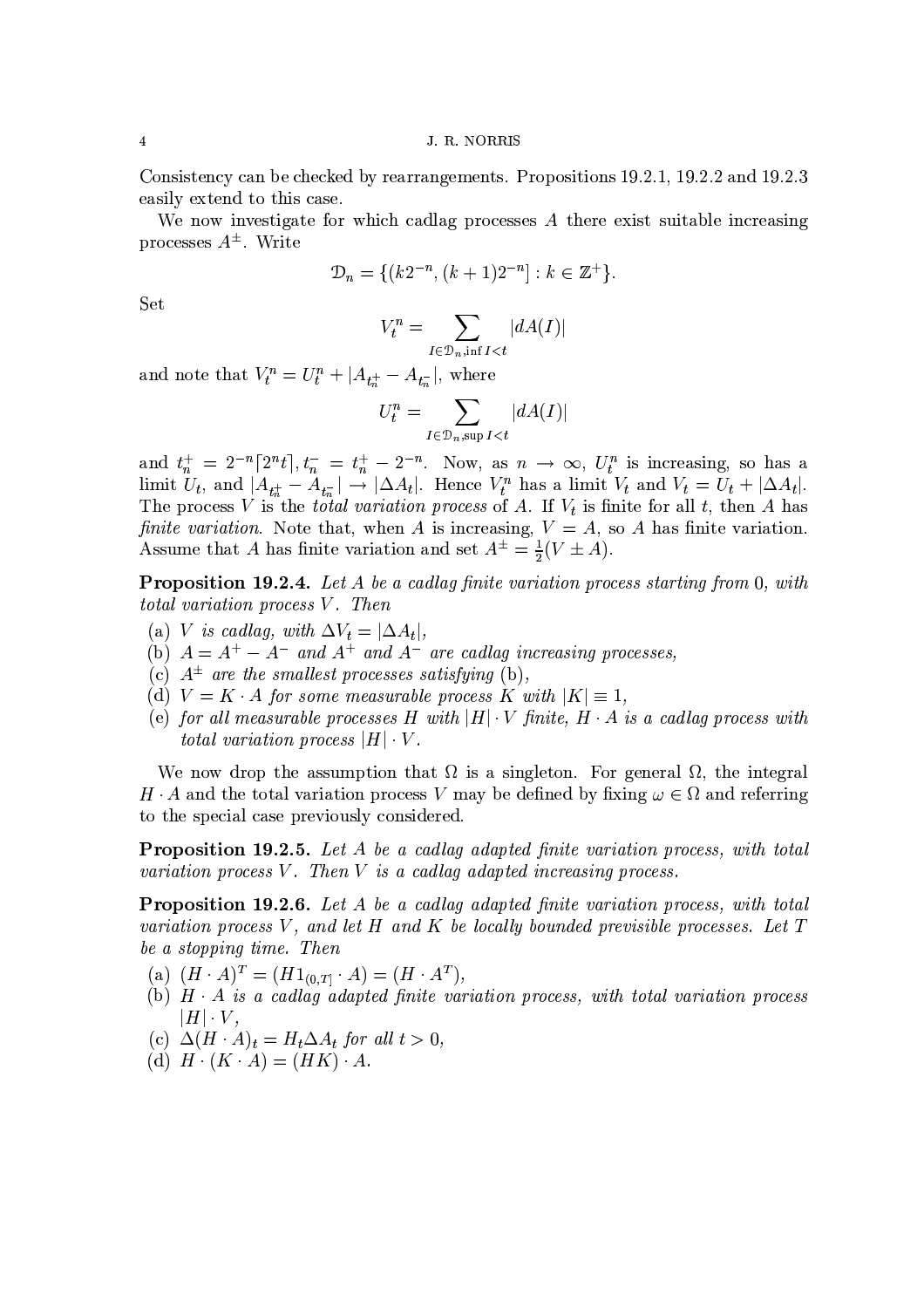**Proposition 19.2.7.** Let A be a cadlag adapted finite variation process and let H be a locally bounded, left continuous adapted process. Then

$$
(H \cdot A)_t = \lim_{n \to \infty} \sum_{k=0}^{\infty} H_{k2^{-n}} (A_{(k+1)2^{-n} \wedge t} - A_{k2^{-n} \wedge t})
$$

with convergence uniform on compact time intervals, a.s.

19.3. Martingales and local martingales. Let  $(\Omega, \mathcal{F}, \mathbb{P})$  be a probability space with filtration  $(\mathcal{F}_t)_{t>0}$ . Recall that an adapted integrable process X is a martingale  $if$ 

$$
\mathbb{E}(X_t|\mathcal{F}_s) = X_s \quad \text{a.s., for all } s \le t.
$$

Denote by M the set of cadlag martingales. (See Theorem 14.2.2 (path regularization) for context.)

By Theorem 14.3.6 (optional stopping), the set  $M$  is *stable under stopping*:

 $\Rightarrow$  $X^T \in \mathcal{M}$  $X \in \mathcal{M}$ , T a stopping time

For any set of processes C that is stable under stopping, we write  $C_{loc}$  for the set of processes X such that, for some sequence of stopping times  $T_n \uparrow \infty$  a.s.,  $X^{T_n} \in \mathcal{C}$  for all n. Note that  $\mathcal{C}_{loc}$  inherits stability under stopping from  $\mathcal{C}$ . Often, a proposition true for  $X \in \mathcal{C}$  can be generalized to  $X \in \mathcal{C}_{loc}$  by considering the processes  $X^{T_n}$ . This is called a *localization argument*.

The elements of  $\mathcal{M}_{loc}$  are called *local martingales*.

Proposition 19.3.1. The following are equivalent:

(a) X is a martingale,

(b) X is a local martingale and, for all  $t > 0$ , the following set is UI:

 $\{X_T : T \text{ a stopping time}, T \leq t\}.$ 

**Proposition 19.3.2.** Let M be a continuous local martingale starting from 0. Set  $S_n = \inf\{t \geq 0 : |X_t| = n\}.$  Then  $M^{S_n}$  is a martingale for all n.

**Proposition 19.3.3.** Let M be a continuous local martingale of finite variation starting from 0. Then  $M \equiv 0$ .

This makes it clear that the theory developed in §19.2 is useless for continuous martingales.

Let  $\mathfrak{C}^2$  denote the set of cadlag processes X such that  $|||X||| \equiv ||X^*||_2 < \infty$ , where  $X^* = \sup_t |X_t|$ . Let  $\mathcal{M}^2$  denote the set of cadlag martingales which are bounded in  $L^2$ . (This coincides with the set  $\mathcal{M}^2[0,\infty)$  from §14. The notation  $\mathcal{M}^2$  was used also for a slightly different set in §12.) Write  $\mathcal{M}_c^2$  for the subset of continuous martingales in  $\mathcal{M}^2$ . Recall from Theorem 14.3.4 that, for  $X \in \mathcal{M}^2$ ,  $X_t \to X_\infty$  as  $t \to \infty$ , a.s. and in  $L^2$ . For  $X \in \mathcal{M}^2$ , set  $||X|| = ||X_{\infty}||_2$ .

Proposition 19.3.4. We have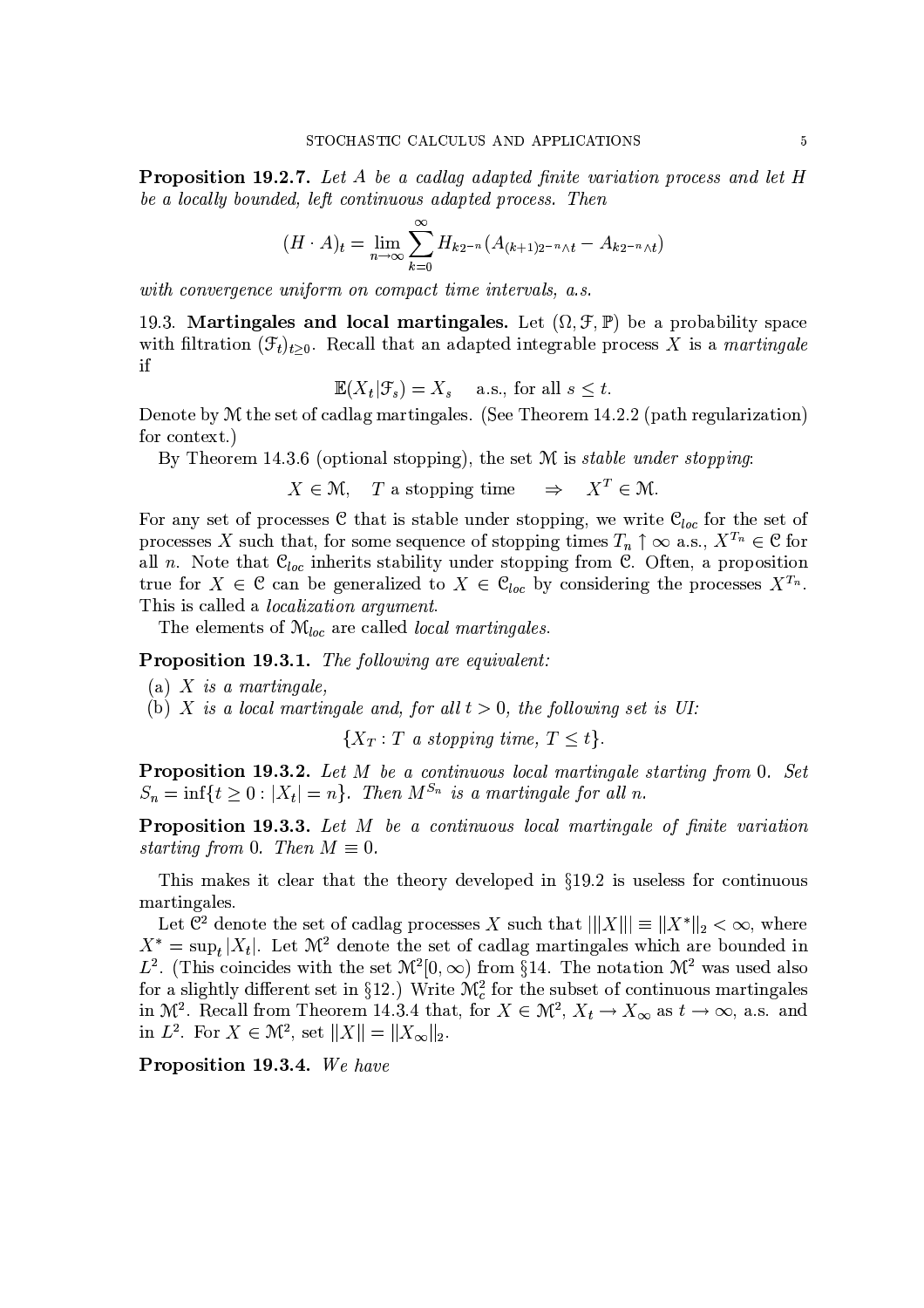- (a)  $(\mathcal{C}^2, ||| \dots |||)$  is complete,<br>(b)  $\mathcal{M}^2 = \mathcal{M} \cap \mathcal{C}^2$ ,
- 
- (c)  $(\mathcal{M}^2, \|\ldots\|)$  and  $(\mathcal{M}^2_c, \|\ldots\|)$  are Hilbert spaces,<br>(d)  $X \mapsto X_\infty : \mathcal{M}^2 \to L^2(\mathcal{F}_\infty)$  is an isometry.
- 

19.4. Itô integrals I. Let S and T be stopping times with  $S \leq T$  and let Z be a bounded  $\mathcal{F}_S$ -measurable random variable. Set

$$
H_t = \begin{cases} Z & \text{if } S < t \le T \\ 0 & \text{otherwise.} \end{cases}
$$

We write  $H = Z1_{(S,T]}$ . Such processes H are called *elementary* and the set of elementary processes is denoted by  $\mathcal{E}$ .

Given a sequence of stopping times  $0 = T_0 \leq T_1 \leq \cdots \leq T_k \to \infty$  a.s. and uniformly bounded  $\mathcal{F}_{T_k}$ -measurable random variables  $Z_k$ , set

$$
H = \sum_{k=0}^{\infty} Z_k 1_{(T_k, T_{k+1}]}
$$

Such processes are called *simple* and the set of simple processes is denoted S.

For any reasonable definition, the integral  $(1_{(S,T]} \cdot M)_t$  must be given by

$$
M_{T \wedge t} - M_{S \wedge t} = \begin{cases} 0 & \text{if } t < S, \\ M_t - M_S & \text{if } S \le t < T, \\ M_T - M_S & \text{if } T \le t. \end{cases}
$$

If we impose linearity, this dictates the form of the integral  $H \cdot M$  for  $H \in \mathcal{S}$ :

$$
(H \cdot M)_t = \sum_{k=0}^{\infty} Z_k (M_{T_{k+1} \wedge t} - M_{T_k \wedge t}).
$$

Note that, as  $T_k \to \infty$  a.s., the sum is a.s. finite for each t.

**Proposition 19.4.1.** Let  $H \in \mathcal{S}$  and  $M \in \mathcal{M}^2$ . Let T be a stopping time. Then (a)  $(H \cdot M)^T = (H1_{(0,T]} \cdot M) = (H \cdot M^T),$ (b)  $H \cdot M \in \mathcal{M}^2$ ,  $(c)$ 

$$
\mathbb{E}[(H \cdot M)_{\infty}^2] = \sum_{k=0}^{\infty} \mathbb{E}[Z_k^2(M_{T_{k+1}}^2 - M_{T_k}^2)] \leq ||H||_{\infty}^2 ||M||^2.
$$

19.5. Quadratic variation. Say that a sequence of processes  $X^n$  converges to X uniformly on compacts in probability or u.c.p. if, for all  $\varepsilon > 0$  and  $t \ge 0$ ,

$$
\mathbb{P}\left(\sup_{s\leq t}|X_s^n-X_s|>\varepsilon\right)\to 0.
$$

 $\,$  6  $\,$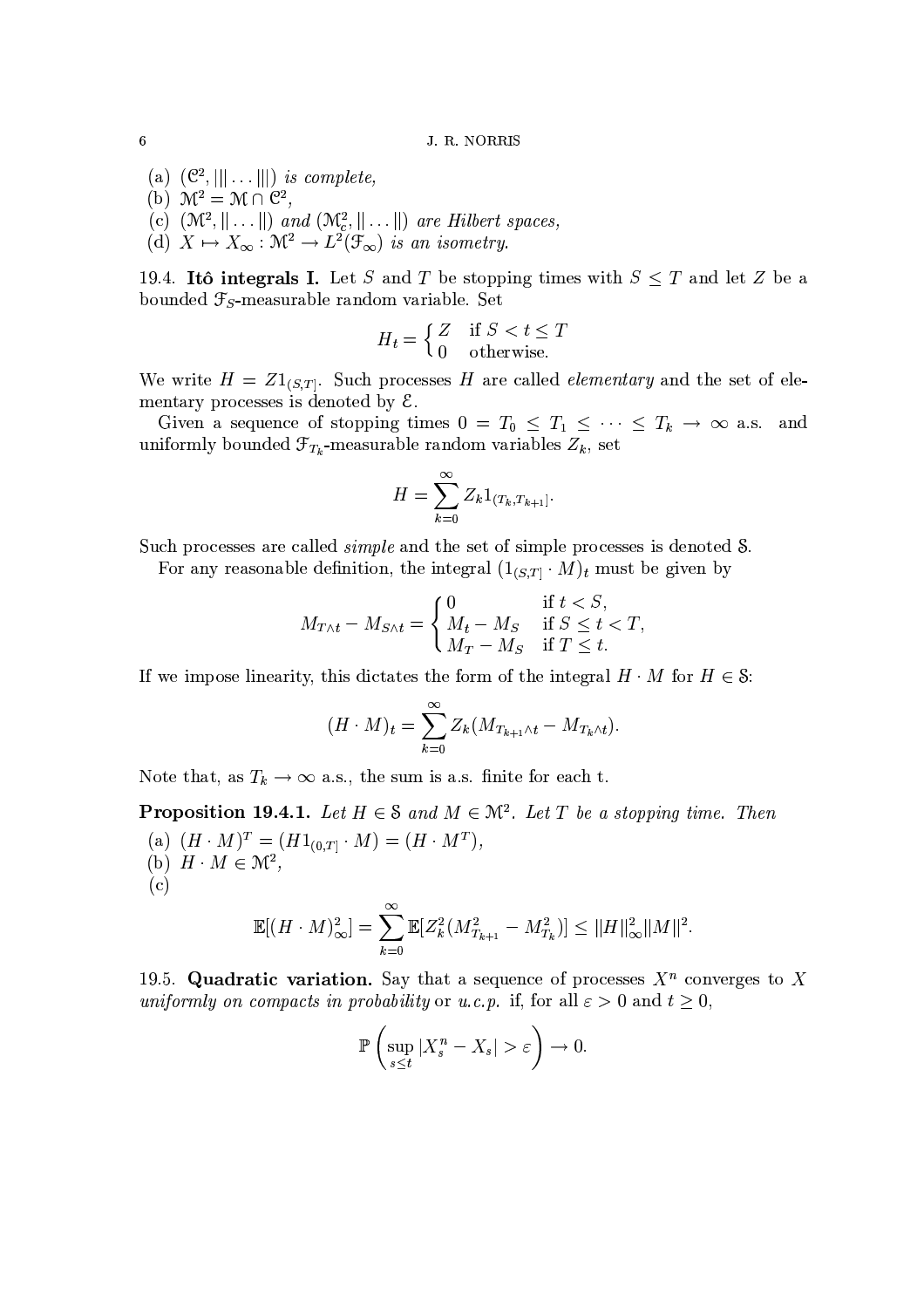(a) For  $M \in \mathcal{M}_{c, loc}$ , the following limit exists u.c.p.: Theorem 19.5.1.

$$
[M]_t = \lim_{n \to \infty} \sum_{k=0}^{\lfloor 2^n t \rfloor - 1} (M_{(k+1)2^{-n}} - M_{k2^{-n}})^2
$$

and defines a continuous, increasing adapted process  $[M]$ .

- (b) Moreover [M] is the unique increasing process A starting from 0 such that  $M^2$   $A \in \mathcal{M}_{c, loc}.$
- (c) For  $M \in \mathcal{M}_c^2$ ,  $M^2 [M]$  is a UI martingale.

The process  $[M]$  is called the *quadratic variation* of M.

19.6. Itô integrals II. Given  $M \in \mathcal{M}_c^2$ , there is a unique measure  $\mu$  on  $\mathcal P$  such that

$$
\mu(A \times (s,t]) = \mathbb{E}(1_A([M]_t - [M]_s)), \quad A \in \mathcal{F}_s, s \le t
$$

Set  $L^2(M) = L^2(\mu, \mathcal{P})$ . Then a previsible process  $H \in L^2(M)$  if and only if

$$
||H||_M^2 \equiv \mathbb{E}[(H^2 \cdot [M])_{\infty}] < \infty.
$$

Given  $0 = t_0 \leq t_1 \leq \cdots \leq t_n$  and uniformly bounded  $\mathcal{F}_{t_k}$ -measurable random variables  $Z_k$ , set

$$
H = \sum_{k=0}^{n-1} Z_k 1_{(t_k, t_{k+1}]}.
$$

Such processes are called *strictly simple* and the set of strictly simple processes is denoted  $S^*$ .

**Proposition 19.6.1.**  $S^*$  is dense in  $L^2(M)$ .

**Proposition 19.6.2.** For  $M \in \mathcal{M}_c^2$  and  $H \in \mathbb{S}^*$  set  $I(H) = H \cdot M$ . Then  $I : (\mathbb{S}^*, || \dots ||_M) \rightarrow (\mathcal{M}_c^2, || \dots ||)$  is an isometry.

Since  $(\mathcal{M}_c^2, \|\ldots\|)$  is a Hilbert space, we deduce:

**Theorem 19.6.3.** There exists a unique isometry  $I : L^2(M) \rightarrow \mathcal{M}_c^2$  such that  $I(H) = H \cdot M$  for  $H \in \mathbb{S}^*$ .

We write

$$
I(H)_t = (H \cdot M)_t = \int_0^t H_s dM_s
$$

The process  $(H \cdot M)$  is called the *Itô integral* of H with respect to M. It depends for its existence, not on M having finite variation, but on the fact that  $M$  is a martingale, so it is a *stochastic integral*.

**Proposition 19.6.4.** Let  $H \in L^2(M)$  and  $M \in \mathbb{N}_{\epsilon}^2$ . Let T be a stopping time. Then  $(H \cdot M)^T = (H1_{(0,T]} \cdot M) = (H \cdot M^T).$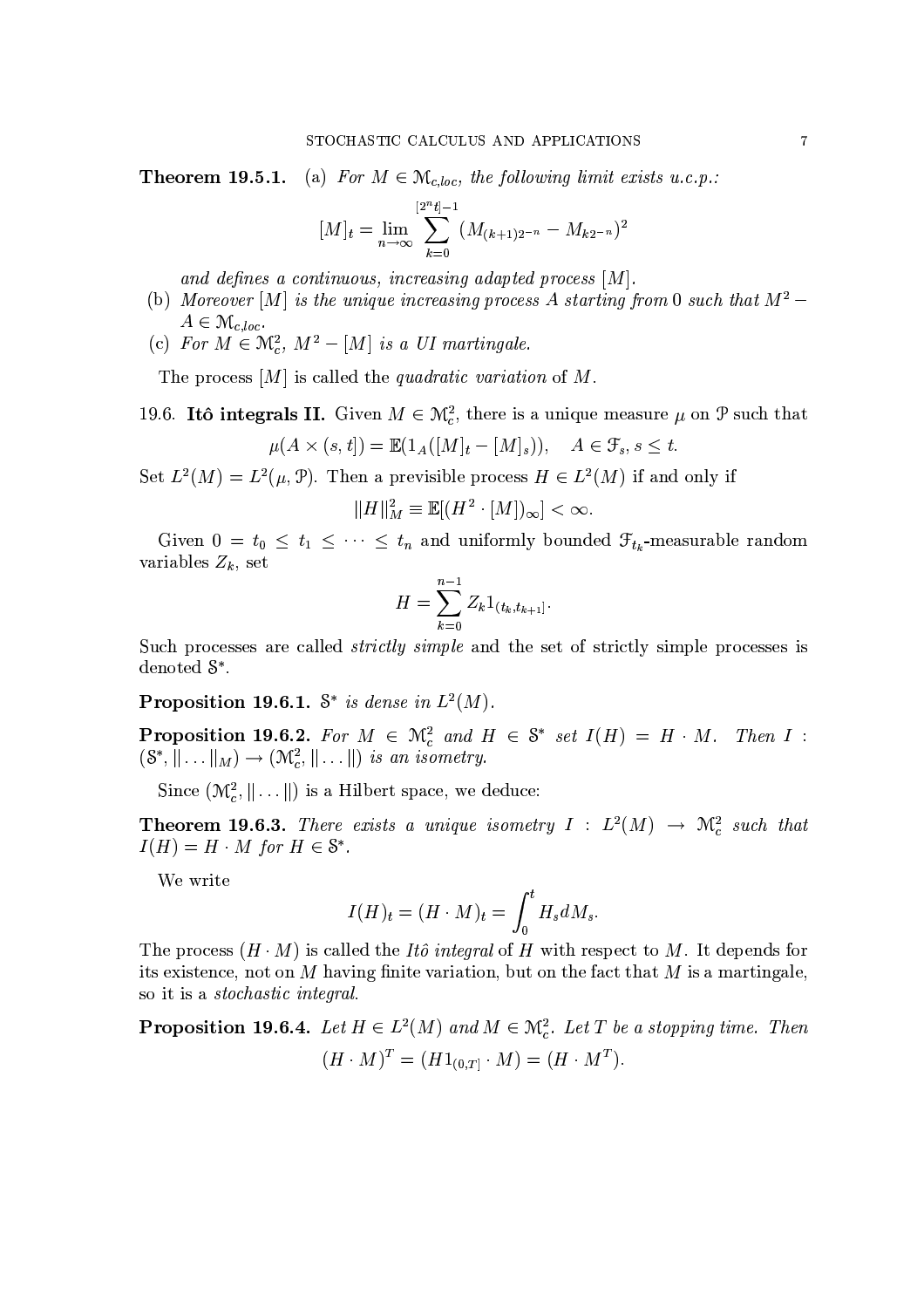Say that a process  $H$  is *locally bounded* if there is a sequence of stopping times  $T_n \uparrow \infty$  a.s. such that  $H1_{(0,T_n]}$  is uniformly bounded for all n. For H locally bounded previsible and  $M \in \mathcal{M}_{c,loc}$ , there exist stopping times  $T_n \uparrow \infty$  a.s. such that  $H1_{(0,T_n]}$ is uniformly bounded previsible and  $M^{T_n} \in \mathcal{M}_c^2$  for all n. Set

$$
(H \cdot M)_t = ((H1_{(0,T_n]}) \cdot M^{T_n})_t \quad \text{for } t \le T_n.
$$

The obvious consistency questions are settled by the preceding proposition. Thus we obtain an extension of the Itô integral.

**Proposition 19.6.5.** Let  $M \in \mathcal{M}_{c, loc}$  and let H and K be locally bounded previsible process. Let  $T$  be a stopping time. Then

(a)  $(H \cdot M)^T = (H1_{(0,T]} \cdot M) = (H \cdot M^T)$ . (b)  $H \cdot M \in \mathcal{M}_{c, loc}$ (c)  $[H \cdot M] = H^2 \cdot [M],$ (d)  $H \cdot (K \cdot M) = (HK) \cdot M$ .

**Proposition 19.6.6.** Let  $M \in \mathcal{M}_{c, loc}$  and let H be a locally bounded left-continuous *adapted process. Then* 

$$
\sum_{k=0}^{[2^n t]-1} H_{k2^{-n}}(M_{(k+1)2^{-n}} - M_{k2^{-n}}) \to (H \cdot M)_t \quad u.c.p
$$

**Proposition 19.6.7.** (a) For  $M, N \in \mathcal{M}_{c, loc}$ , the following limit exists u.c.p.:

$$
[M,N]_t = \lim_{n \to \infty} \sum_{k=0}^{[2^n t]-1} (M_{(k+1)2^{-n}} - M_{k2^{-n}}) (N_{(k+1)2^{-n}} - N_{k2^{-n}})
$$

and defines a continuous, finite variation, adapted process  $[M, N]$ .

- (b) Moreover  $[M, N]$  is the unique finite variation process A starting from 0 such that  $MN - A \in \mathcal{M}_{c,loc}$ .
- (c) For  $M, N \in \mathcal{M}_c^2$ ,  $MN [M, N]$  is a UI martingale.
- (d) For  $M, N \in \mathcal{M}_{c, loc}$  and locally bounded previsible processes H, K, we have

 $[H \cdot M, K \cdot N] + [K \cdot M, H \cdot N] = 2(HK) \cdot [M, N].$ 

The process  $[M, N]$  is called the *covariation* of M and N.

**Proposition 19.6.8** (Kunita–Watanabe identity). Let  $M, N \in \mathcal{M}_{c, loc}$  and let H be a locally bounded previsible process. Then

$$
[H \cdot M, N] = H \cdot [M, N].
$$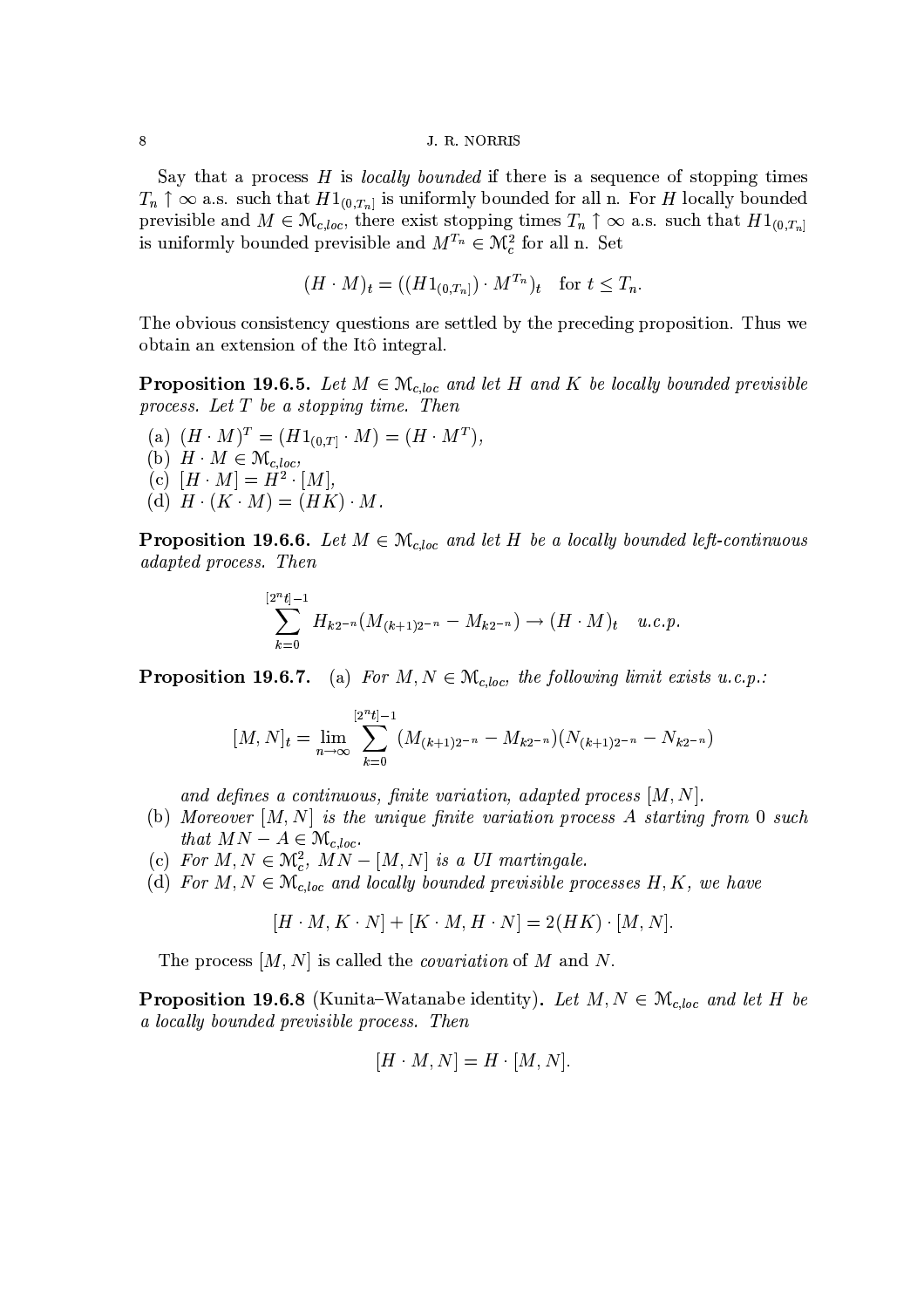19.7. Itô calculus. A *continuous semimartingale* is any process X having a  $Doob$ -*Meyer* decomposition:

$$
X_t = X_0 + M_t + A_t
$$

where  $X_0$  is  $\mathcal{F}_0$ -measurable,  $M_0 = A_0 = 0$ ,  $M \in \mathcal{M}_{c,loc}$  and A is continuous, adapted and of finite variation. Proposition 19.3.3 shows that any such decomposition is unique.

Set  $[X] = [M]$  and write  $[X, Y]$  for the corresponding bilinear form for semimartingales  $X, Y$ . Then

$$
[X]_t = \lim_{n \to \infty} \sum_{k=0}^{[2^n t]-1} (X_{(k+1)2^{-n}} - X_{k2^{-n}})^2
$$
 u.c.p.

Thus quadratic variation does not see the finite variation part.

For  $H$  locally bounded previsible, set

$$
H \cdot X = H \cdot M + H \cdot A
$$

or, in alternative notation,

$$
\int_0^t H_s dX_s = \int_0^t H_s dM_s + \int_0^t H_s dA_s,
$$

where the first integral on the right is the Itô integral and the second is the Lebesgue-Stieltjes integral.

**Proposition 19.7.1** (Integration by parts). Let X and Y be continuous semimartingales. Then

$$
X_t Y_t - X_0 Y_0 = \int_0^t X_s dY_s + \int_0^t Y_s dX_s + [X, Y]_t.
$$

**Theorem 19.7.2** (Itô formula). Let  $X^1, \ldots, X^n$  be continuous semimartingales and set  $X = (X^1, \ldots, X^n)$ . Let  $f : \mathbb{R}^n \to \mathbb{R}$  be  $C^2$ . Then

$$
f(X_t) - f(X_0) = \sum_{i=1}^n \int_0^t \frac{\partial f}{\partial x^i}(X_s) dX_s^i + \frac{1}{2} \sum_{i,j=1}^n \int_0^t \frac{\partial^2 f}{\partial x^i \partial x^j}(X_s) d[X^i, X^j]_s.
$$

19.8. Stratonovich integral. For continuous semimartingales  $X$  and  $Y$ , define the Stratonovich integral

$$
\int_0^t Y_s \partial X_s = \int_0^t Y_s dX_s + \frac{1}{2} [X, Y]_t
$$

From the discrete approximations to the terms on the right, we obtain u.c.p.

$$
\int_0^t Y_s \partial X_s = \lim_{n \to \infty} \sum_{k=0}^{\lfloor 2^{n_k} t \rfloor - 1} \left( \frac{Y_{(k+1)2^{-n}} + Y_{k2^{-n}}}{2} \right) (X_{(k+1)2^{-n}} - X_{k2^{-n}}).
$$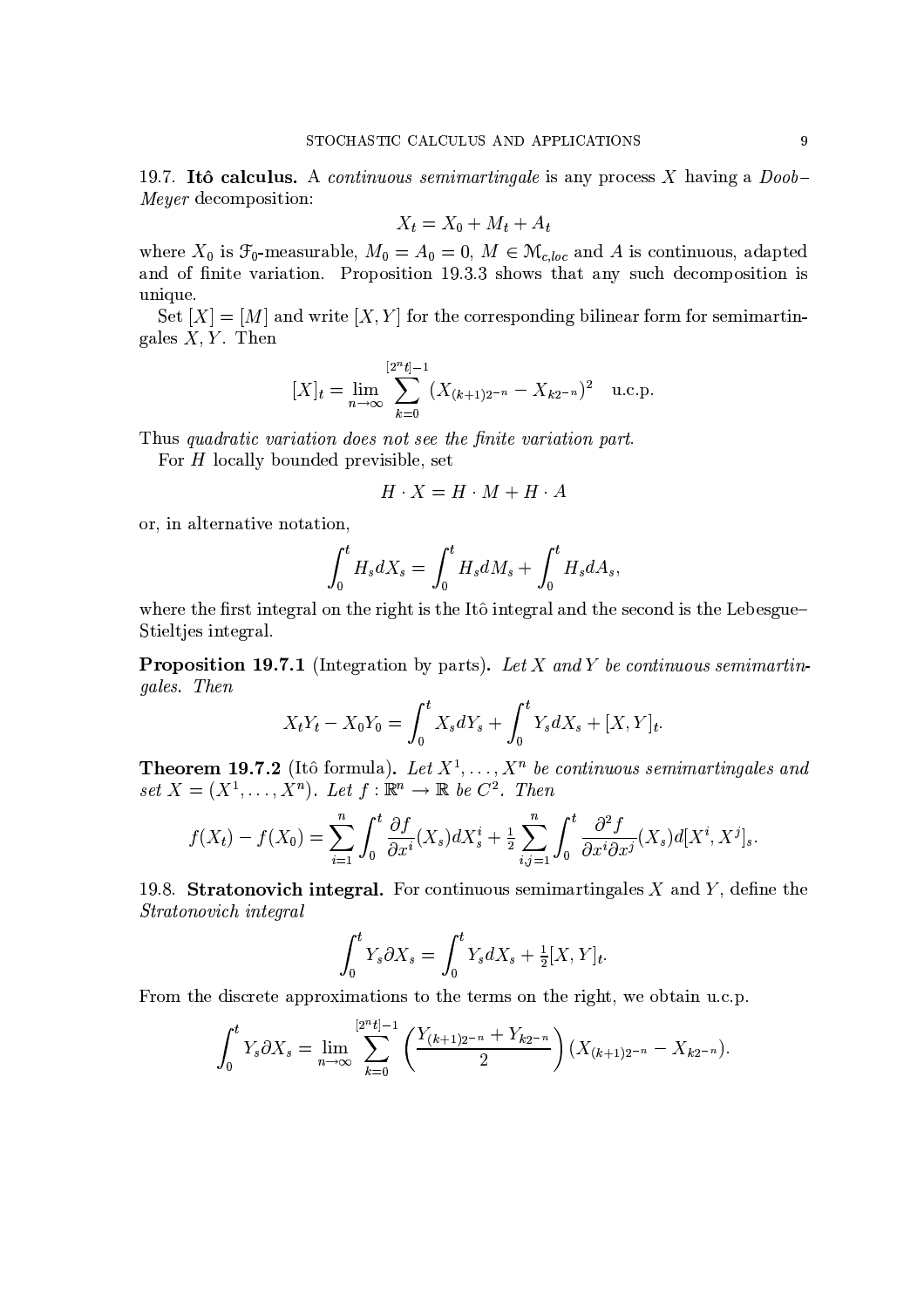#### J. R. NORRIS

Note that the integrand  $Y$  is evaluated symmetrically with respect to the interval over which the increment of the integrator  $X$  is taken, rather than at the left endpoint in the Itô integral.

The integration by parts formula can be rewritten (trivially) as

$$
X_t Y_t - X_0 Y_0 = \int_0^t X_s \partial Y_s + \int_0^t Y_s \partial X_s
$$

**Proposition 19.8.1** (Chain rule). Let  $X^1, \ldots, X^n$  be continuous semimartingales and set  $X = (X^1, \ldots, X^n)$ . Let  $f : \mathbb{R}^n \to \mathbb{R}$  be  $C^3$ . Then

$$
f(X_t) - f(X_0) = \sum_{i=1}^n \int_0^t \frac{\partial f}{\partial x^i}(X_s) \partial X_s^i.
$$

19.9. Stochastic differential calculus. The main properties of Itô and Stratonovich calculus can be encoded in an intuitively plausible calculus of differentials. Suppose we agree that

$$
dZ_t = H_t dX_t \quad \text{means} \quad Z_t - Z_0 = \int_0^t H_s dX_s,
$$
  

$$
\partial Z_t = Y_t \partial X_t \quad \text{means} \quad Z_t - Z_0 = \int_0^t Y_s \partial X_s,
$$
  

$$
dZ_t = dX_t dY_t \quad \text{means} \quad Z_t - Z_0 = [X, Y]_t
$$

and so does  $\partial Z_t = \partial X_t \partial Y_t$ . Then we can express Proposition 19.6.5(d), the Kunita-Watanabe formula, integration by parts formula and Itô formula as follows:

$$
H_t(K_t dX_t) = (H_t K_t) dX_t
$$
  
\n
$$
H_t(dX_t dY_t) = (H_t dX_t) dY_t
$$
  
\n
$$
d(X_t Y_t) = (dX_t)Y_t + X_t (dY_t) + dX_t dY_t
$$
  
\n
$$
d(f(X_t)) = \frac{\partial f}{\partial x^i}(X_t) dX_t^i + \frac{1}{2} \frac{\partial^2 f}{\partial x^i \partial x^j}(X_t) dX_t^i dX_t^j
$$

or, in tensor notation,

$$
d(f(X_t)) = Df(X_t)dX_t + \frac{1}{2}D^2f(X_t)dX_t \otimes dX_t.
$$

The relationship between Itô and Stratonovich integrals is expressed by

 $\partial Z_t = Y_t \partial X_t$  if and only if  $dZ_t = Y_t dX_t + \frac{1}{2}dX_t dY_t$ .

Moreover

$$
X_t(Y_t \partial Z_t) = (X_t Y_t) \partial Z_t
$$
  
\n
$$
X_t(\partial Y_t \partial Z_t) = (X_t \partial Y_t) \partial Z_t
$$
  
\n
$$
\partial (X_t Y_t) = (\partial X_t) Y_t + X_t(\partial Y_t)
$$
  
\n
$$
\partial (f(X_t)) = Df(X_t) \partial X_t.
$$

 $10$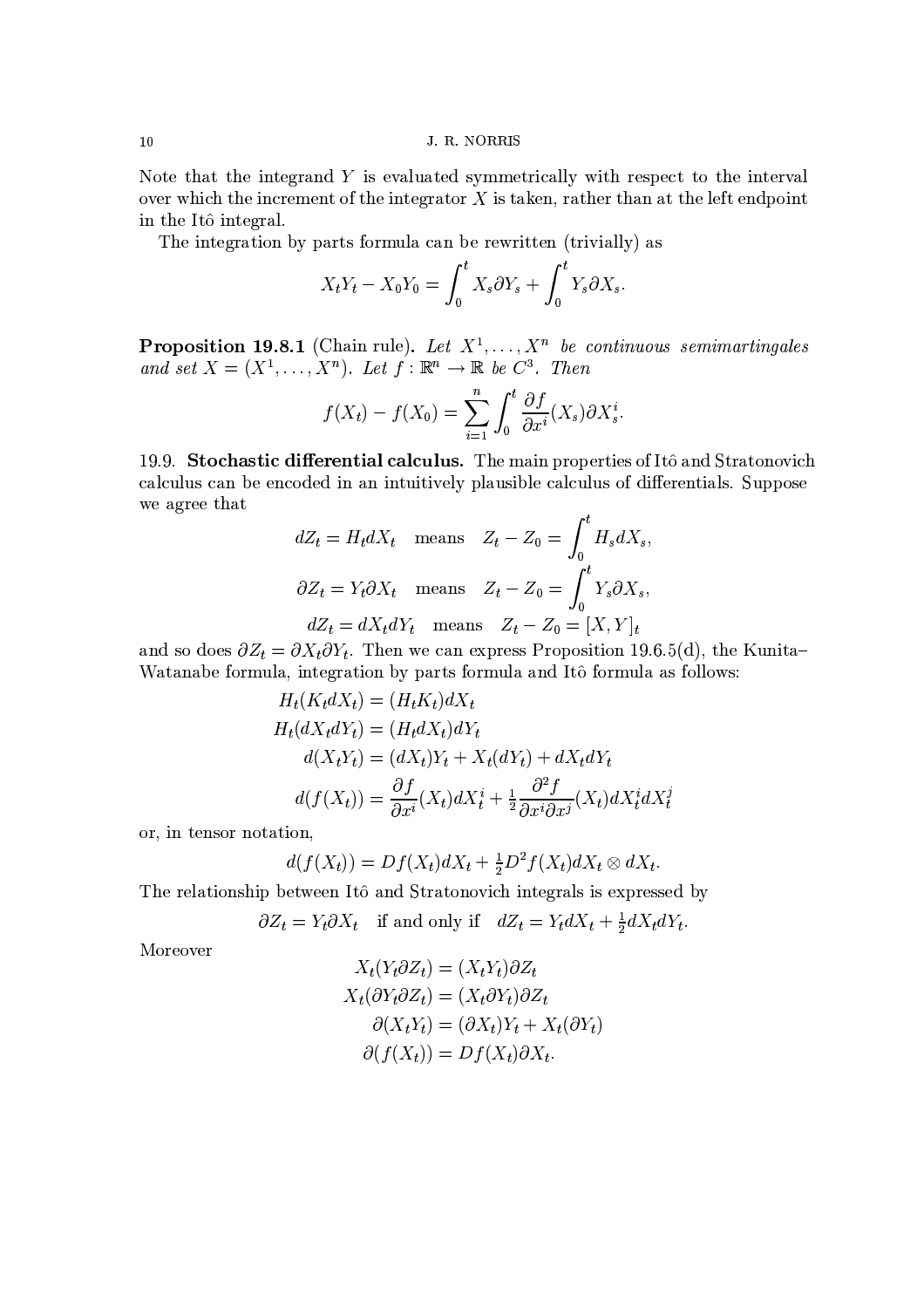19.10. Locally defined processes. A locally defined process  $(X, \zeta)$  consists of a stopping time  $\zeta$  together with a measurable map

$$
X: \{(\omega, t) \in \Omega \times [0, \infty) : t < \zeta(\omega)\} \to \mathbb{R}.
$$

It is cadlag (respectively continuous) if the map

$$
t \mapsto X_t(\omega) : [0, \zeta(\omega)) \to \mathbb{R}
$$

is cadlag (respectively continuous) for all  $\omega$ . It is *adapted* if

$$
X_t : \Omega_t \equiv \{ \omega : t < \zeta(\omega) \} \to \mathbb{R}
$$

is  $\mathcal{F}_t$ -measurable for all t. We say that  $(X,\zeta)$  is a locally defined local martingale if there exist stopping times  $T_n \uparrow \zeta$  a.s. and martingales  $X^n$  such that

$$
X_t = X_t^n, \quad \text{for all } t \le T_n, \text{ for all } n.
$$

**Proposition 19.10.1** (Local Itô formula). Let  $X^1, \ldots, X^n$  be continuous semimartingales and set  $X = (X^1, \ldots, X^n)$ . Let  $U \subseteq \mathbb{R}^n$  be open and let  $f : U \to \mathbb{R}$  be  $C^2$ . **Set** 

$$
\zeta = \inf\{t \ge 0 : X_t \notin U\}
$$

Then, for all  $t < \zeta$ ,

$$
f(X_t) - f(X_0) = \sum_{i=1}^n \int_0^t \frac{\partial f}{\partial x^i}(X_s) dX_s^i + \frac{1}{2} \sum_{i,j=1}^n \int_0^t \frac{\partial^2 f}{\partial x^i \partial x^j}(X_s) d[X_s^i, X_s^j]_s.
$$

# 20. STOCHASTIC DIFFERENTIAL EQUATIONS

20.1. **Existence and uniqueness.** Recall, for  $U \subseteq \mathbb{R}^d$ , that a function  $f : U \to \mathbb{R}$  is *Lipschitz (on U)* if, for some  $K < \infty$ , for all  $x, y \in U$ , we have  $|f(x)-f(y)| \leq K|x-y|$ . For U open, a function  $f: U \to \mathbb{R}$  is *locally Lipschitz* if f is Lipschitz on every compact subset of  $U$ .

We suppose given an open set U in  $\mathbb{R}^d$ , a starting point  $x_0 \in U$ , locally Lipschitz  $coefficients$ 

$$
\sigma: U \to \mathbb{R}^d \otimes (\mathbb{R}^m)^*, \qquad b: U \to \mathbb{R}^d,
$$

and a Brownian motion  $B = (B^1, \ldots, B^m)$  in  $\mathbb{R}^m$ .

Consider the stochastic differential equation

(20.1) 
$$
dX_t = \sigma(X_t)dB_t + b(X_t)dt.
$$

By a solution to (20.1), starting from  $x_0$ , we mean a continuous adapted process X, with values in U, such that, for all  $t \geq 0$ ,

(20.2) 
$$
X_t = x_0 + \int_0^t \sigma(X_s) dB_s + \int_0^t b(X_s) ds.
$$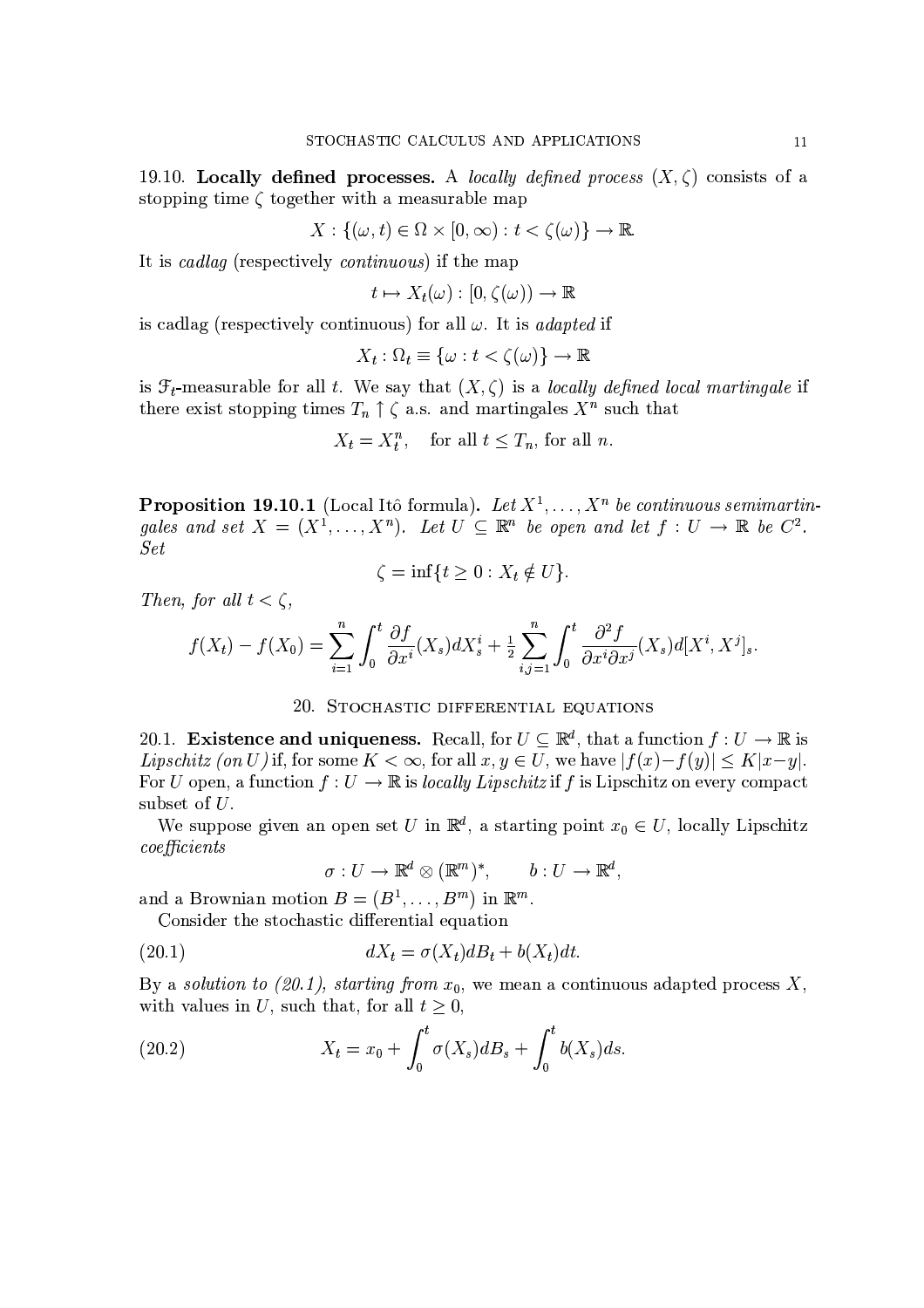More generally, a *local solution to (20.1)*, *starting from*  $x_0$  is a continuous adapted locally defined process  $(X, \zeta)$  with values in U such that (20.2) holds for all  $t < \zeta$ .

Denote by C the set of continuous adapted processes X such that, for all  $T > 0$ ,

$$
\| |X| \|_T \equiv \| \sup_{t \le T} |X_t| \|_2 < \infty.
$$

Denote by  $\mathfrak{C}_T$  the set of continuous adapted processes X indexed by [0, T] such that  $|||X||_T < \infty$ . Note that  $(\mathcal{C}_T, ||| \dots ||_T)$  is complete.

**Theorem 20.1.1.** Assume that  $U = \mathbb{R}^d$  and that  $\sigma$  and b are Lipschitz. Then there exists a unique  $X \in \mathcal{C}$  such that X is a solution to (20.1) starting from  $x_0$ .

**Theorem 20.1.2.** Assume that U is an open set in  $\mathbb{R}^d$ , and that  $\sigma$  and b are locally Lipschitz. Then there exists a unique maximal local solution  $(X, \zeta)$  to (20.1) starting from  $x_0$ . Moreover, for all compacts  $C \subseteq U$ , on the set  $\{\zeta < \infty\}$ , we have

$$
\sup\{t < \zeta : X_t \in C\} < \zeta, \quad a.s
$$

From now on, unless an open set U is mentioned explicitly, we will take  $U = \mathbb{R}^d$ .

20.2. Uniqueness in law. Let  $(X,\zeta)$  be the unique maximal local solution to (20.1) starting from  $x_0$  provided by Theorem 20.1.2. Let  $W = C([0,\infty),\mathbb{R}^m)$  and let W and  $(W_t)_{t>0}$  be, respectively, the  $\sigma$ -algebra and the filtration on W generated by the coordinate process  $\beta$ . Let  $\mu$  denote Wiener measure on W. By Theorem 20.1.2, the stochastic differential equation

$$
dY_t = \sigma(Y_t)d\beta_t + b(Y_t)dt
$$

has a unique maximal local solution  $(Y, \eta)$  starting from  $x_0$ .

**Proposition 20.2.1.** We have  $(X, \zeta) = (Y \circ B, \eta \circ B)$  a.s. In particular, the laws of  $(X, \zeta)$  under  $\mathbb P$  and  $(Y, \eta)$  under  $\mu$  coincide.

20.3. Diffusion processes. Let there be given bounded measurable functions

$$
a: \mathbb{R}^d \to \mathbb{R}^d \otimes \mathbb{R}^d, \qquad b: \mathbb{R}^d \to \mathbb{R}^d
$$

where a is symmetric. Set, for  $f \in C^2(\mathbb{R}^d)$ ,

$$
Lf = \frac{1}{2} \sum_{i,j=1}^{d} a^{ij}(x) \frac{\partial^2 f}{\partial x^i \partial x^j} + \sum_{i=1}^{d} b^i(x) \frac{\partial f}{\partial x^i}.
$$

Let X be a continuous adapted process. We say X is an  $L$ -diffusion if, for all  $f \in C_b^2(\mathbb{R}^d)$ , the following process is a martingale:

$$
M_t^f = f(X_t) - f(X_0) - \int_0^t Lf(X_s)ds
$$

Alternatively we say that  $X$  is a *diffusion* with *diffusivity*  $a$  and *drift*  $b$ .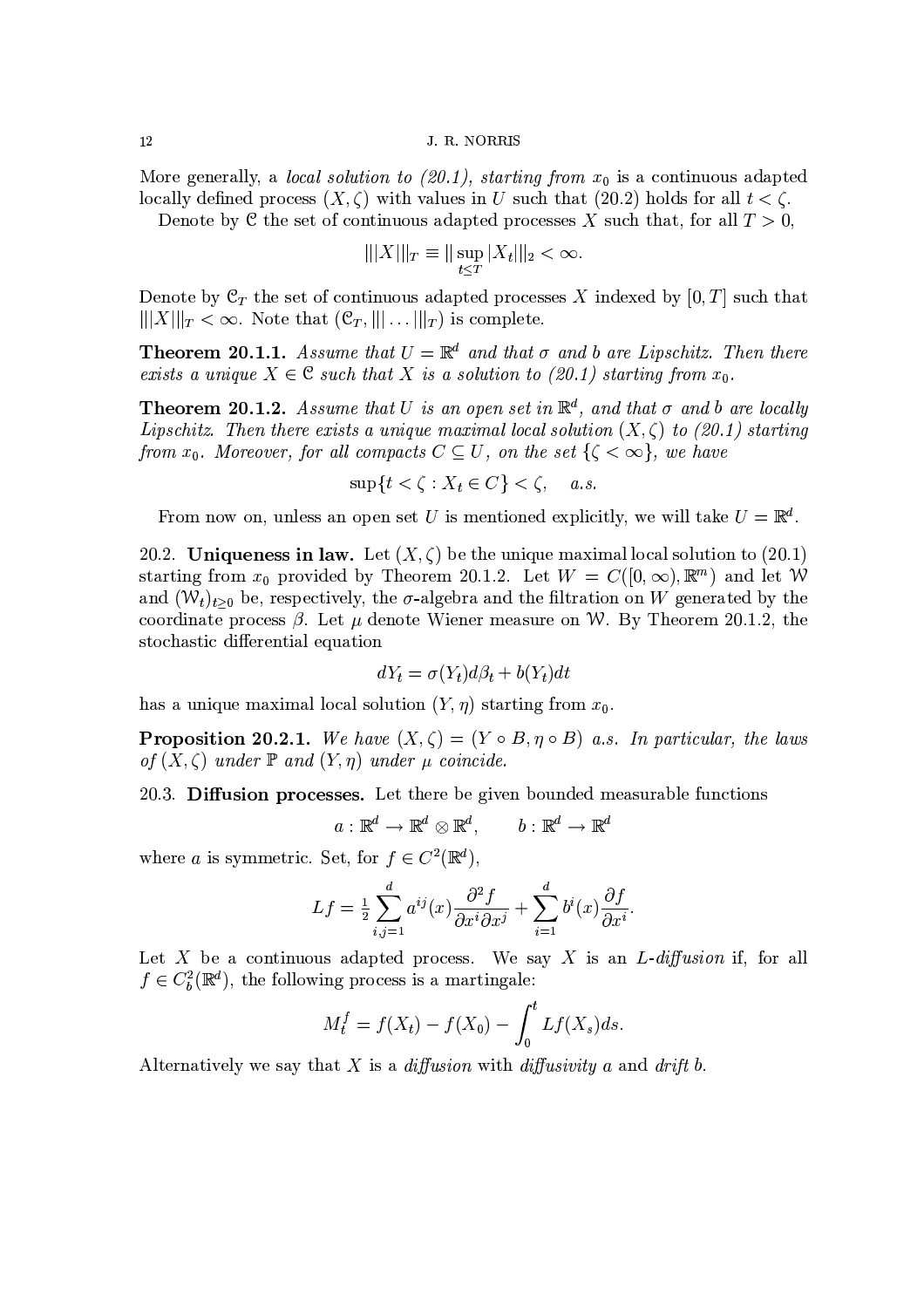**Proposition 20.3.1.** Suppose X is a solution to (20.1). Set  $a = \sigma \sigma^*$ . Then X is an L-diffusion. Indeed, for all  $f \in C^{1,2}(\mathbb{R}^+ \times \mathbb{R}^d)$ , the following process is a martingale:

$$
M_t^f = f(t, X_t) - f(0, X_0) - \int_0^t (\partial/\partial s + L) f(s, X_s) ds.
$$

Note that if a and b are Lipschitz, and if a satisfies, for some  $\varepsilon > 0$ ,

(20.3) 
$$
\langle \xi, a(x)\xi \rangle \ge \varepsilon |\xi|^2, \qquad \xi \in (\mathbb{R}^d)^*
$$

then we can find a Lipschitz function  $\sigma : \mathbb{R}^d \to \mathbb{R}^d \otimes (\mathbb{R}^d)^*$  such that  $a = \sigma \sigma^*$ . (A canonical way to do this is to identify  $\mathbb{R}^d$  and  $(\mathbb{R}^d)^*$  using the standard basis, then take  $\sigma$  to be the positive-definite square root of a, which exists and is Lipschitz by  $(20.3)$ .) Hence, under these conditions, from existence of solutions to  $(20.1)$ , we can deduce the existence of L-diffusions.

**Proposition 20.3.2.** Let X be an L-diffusion. Then, for all  $f \in C^{1,2}(\mathbb{R}^+ \times \mathbb{R}^d)$ , the following process is a martingale:

$$
M_t^f = f(t, X_t) - f(t, X_0) - \int_0^t (\partial/\partial s + L) f(s, X_s) ds.
$$

**Proposition 20.3.3.** Let X be an L-diffusion and let T be a finite stopping time. Set  $\tilde{X}_t = X_{T+t}$  and  $\tilde{\mathfrak{F}}_t = \mathfrak{F}_{T+t}$ . Then  $\tilde{X}$  is an L-diffusion with respect to  $(\tilde{\mathfrak{F}}_t)_{t>0}$ .

We will see in Theorem 20.4.5 that, when  $a$  and  $b$  are Lipschitz and  $a$  satisfies (20.3), the L-diffusion property implies that, conditional on  $X_0$ , X is independent of  $\mathcal{F}_0$  with a distribution uniquely determined by L. Then Proposition 20.3.3 becomes a strong Markov property.

20.4. Relation with second order elliptic and parabolic partial differential **equations.** Let a and b be Lipschitz and let a satisfy  $(20.3)$ . Let D be a bounded open set in  $\mathbb{R}^d$  with smooth boundary  $\partial D$  and denote by  $\lambda$  the surface area measure on  $\partial D$ .

**Theorem 20.4.1** (Dirichlet problem I). For each  $f \in C(\partial D)$ , there exists a unique  $u \in C(\overline{D}) \cap C^2(D)$  such that

$$
\begin{cases}\nLu = 0 & on D, \\
u = f & on \ \partial D.\n\end{cases}
$$

Moreover, there is a continuous function  $m : D \times \partial D \to (0, \infty)$  such that, for all  $f \in C(\partial D)$ , u is given by

$$
u(x) = \int_{\partial D} m(x, y) f(y) \lambda(dy)
$$

We call  $m(x, y) \lambda(dy)$  the harmonic measure on  $\partial D$  starting from x.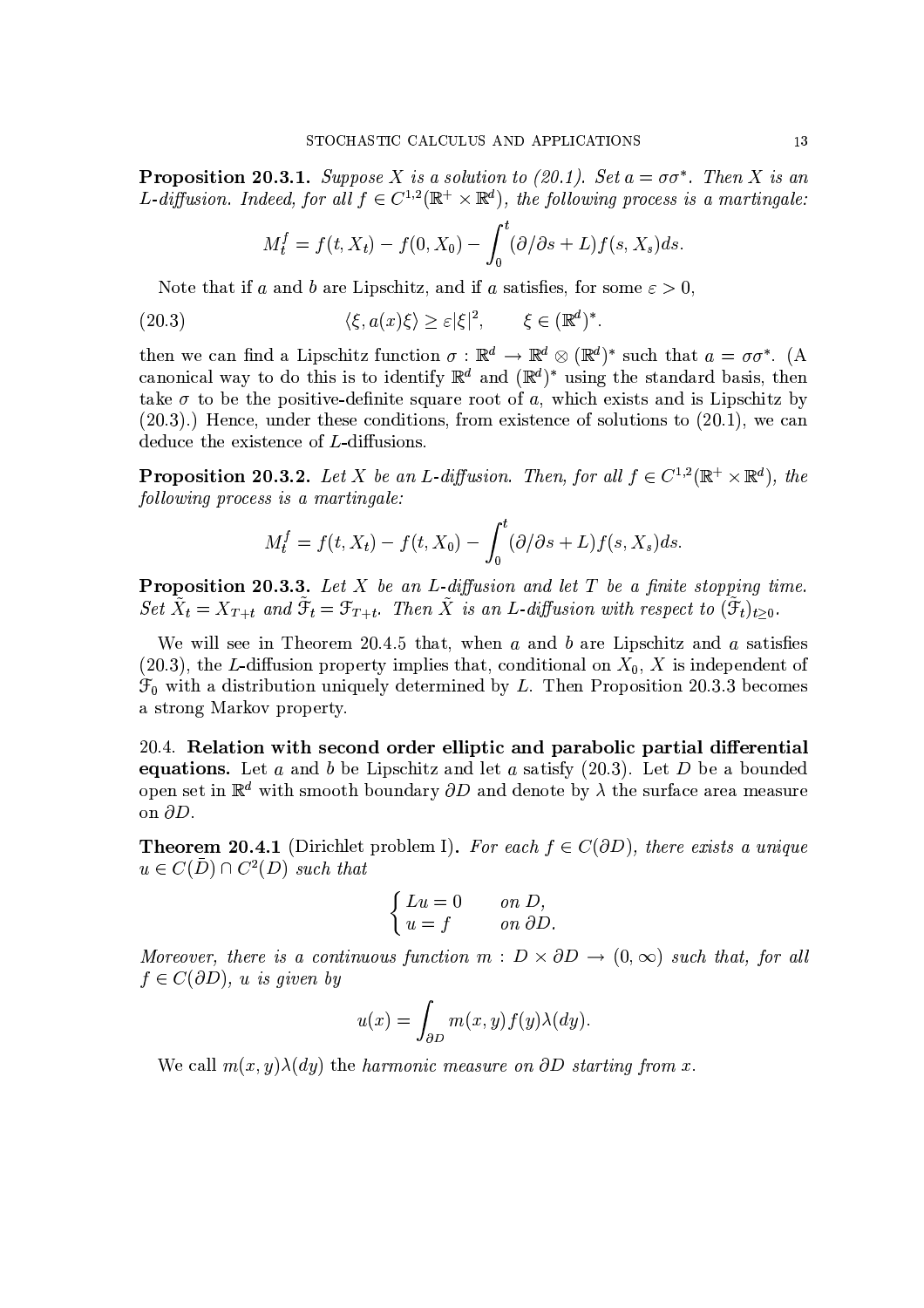**Theorem 20.4.2** (Dirichlet problem II). For each  $\phi \in L^{\infty}(D)$ , there exists a unique  $u \in C(\overline{D}) \cap C^2(D)$  such that

$$
\begin{cases}\nLu + \phi = 0 & \text{on } D, \\
u = 0 & \text{on } \partial D\n\end{cases}
$$

Moreover, there is a continuous function  $m: \{(x, y) \in D \times D : x \neq y\} \to (0, \infty)$  such that, for all  $\phi \in L^{\infty}(D)$ , u is given by

$$
u(x) = \int_D g(x, y)\phi(y)dy
$$

We call  $g(x, y)$  the *Green kernel*.

**Theorem 20.4.3.** Assume that  $f \in C(\partial D)$  and  $\phi \in L^{\infty}(D)$ . Let  $u \in C(\overline{D}) \cap C_b^2(D)$ satisfy

$$
\begin{cases} Lu + \phi = 0 & on D, \\ u = f & on \ \partial D. \end{cases}
$$

Then, for any L-diffusion X, for all  $x \in D$ ,

$$
u(x) = \mathbb{E}_x \left[ \int_0^T \phi(X_s) ds + f(X_T) \right],
$$

where  $T = \inf\{t \ge 0 : X_t \notin D\}$ . In particular, for Borel sets  $A \subseteq D$  and  $B \subseteq \partial D$ ,

$$
\mathbb{E}_x \int_0^T 1_{X_s \in A} ds = \int_A g(x, y) dy,
$$

$$
\mathbb{P}_x(X_T \in B) = \int_B m(x, y) \lambda(dy).
$$

**Theorem 20.4.4** (Cauchy problem). For each  $f \in C_b^2(\mathbb{R}^d)$ , there exists a unique  $u \in C_b^{1,2}(\mathbb{R}^+ \times \mathbb{R}^d)$  such that

$$
\begin{cases} \frac{\partial u}{\partial t} = Lu & \text{on } \mathbb{R}^+ \times \mathbb{R}^d, \\ u(0,.) = f & \text{on } \mathbb{R}^d. \end{cases}
$$

Moreover, there is a continuous function  $p:(0,\infty)\times\mathbb{R}^d\times\mathbb{R}^d\to(0,\infty)$  such that, for all  $f \in C_b^2(\mathbb{R}^d)$ , u is given by

$$
u(t,x) = \int_{\mathbb{R}^d} p(t,x,y) f(y) dy
$$

We call  $p(t, x, y)$  the heat kernel.

**Theorem 20.4.5.** Assume that  $f \in C_b^2(\mathbb{R}^d)$ . Let  $u \in C_b^{1,2}(\mathbb{R}^+ \times \mathbb{R}^d)$  satisfy

$$
\begin{cases} \frac{\partial u}{\partial t} = Lu & \text{on } \mathbb{R}^+ \times \mathbb{R}^d \\ u(0,.) = f & \text{on } \mathbb{R}^d. \end{cases}
$$

Then, for any L-diffusion X, for all  $t \in \mathbb{R}^+$  and  $x \in \mathbb{R}^d$ ,

$$
u(t,x) = \mathbb{E}_x(f(X_t))
$$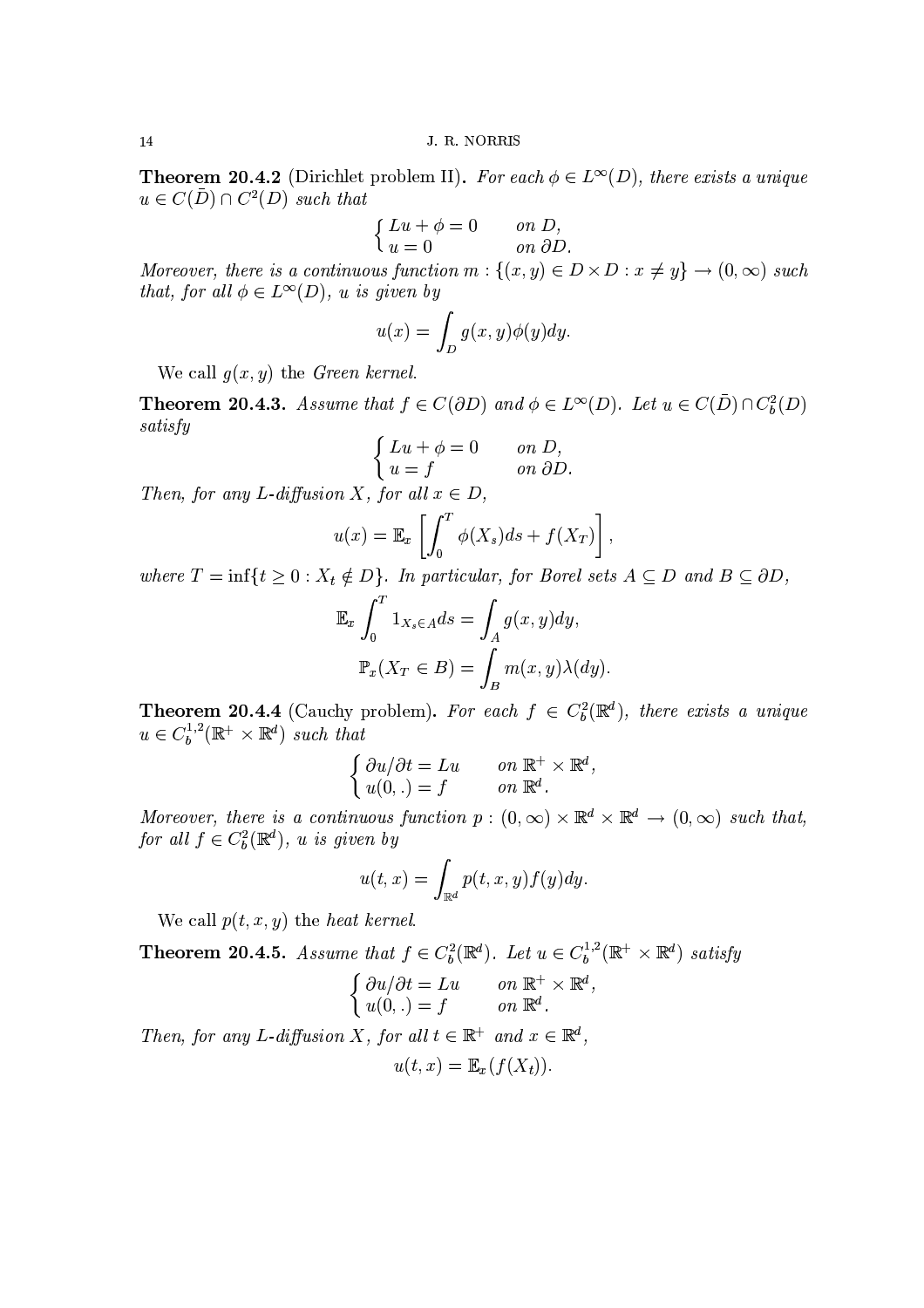In particular, for Borel sets  $A \subseteq \mathbb{R}^d$ ,

$$
\mathbb{P}_x(X_t \in A) = \int_A p(t, x, y) dy.
$$

Moreover, for all  $s \leq t$ ,

$$
\mathbb{E}_x(f(X_t)|\mathcal{F}_s) = u(t-s,X_s)
$$

so, conditional on  $X_0$ , X is independent of  $\mathcal{F}_0$  with a distribution uniquely determined  $by L.$ 

**Theorem 20.4.6** (Feynman–Kac formula). Assume that  $f \in C_b^2(\mathbb{R}^d)$  and that  $V \in L^{\infty}(\mathbb{R}^d)$ . Let  $u \in C_b^{1,2}(\mathbb{R}^+ \times \mathbb{R}^d)$  satisfy

$$
\begin{cases} \frac{\partial u}{\partial t} = \frac{1}{2} \Delta u + V \cdot u & \text{on } \mathbb{R}^+ \times \mathbb{R}^d, \\ u(0,.) = f & \text{on } \mathbb{R}^d. \end{cases}
$$

Then, for all  $t \in \mathbb{R}^+$  and  $x \in \mathbb{R}^d$ ,

$$
u(t,x) = \mathbb{E}_x\left(f(B_t)\exp\left\{\int_0^t V(B_s)ds\right\}\right)
$$

## 21. APPLICATIONS

# 21.1. Identification of Brownian motions.

**Theorem 21.1.1** (Lévy's characterization of Brownian motion). Let  $M^1, \ldots, M^n$  be continuous local martingales starting from 0, with  $[M^i, M^j]_t = \delta_{ij}t$ . Then  $M =$  $(M^1, \ldots, M^n)$  is a Brownian motion.

**Proposition 21.1.2.** Let B be a Brownian motion and let  $h \in L^2(\mathbb{R}^+)$ . Set

$$
X = \int_0^\infty h_s dB_s
$$

Then  $X \sim N(0, ||h||_2^2)$ .

**Theorem 21.1.3.** Let M be a continuous local martingale starting from 0, with  $[M]_{\infty} = \infty$  a.s. Set

$$
\tau_s = \inf\{t > 0 : [M]_t > s\}, \quad \tilde{B}_s = M(\tau_s), \quad \tilde{\mathfrak{F}}_s = \mathfrak{F}(\tau_s).
$$

Then  $\tau_s$  is a stopping time and  $[M](\tau_s) = s$  for all  $s \geq 0$ . Also  $M_t = \tilde{B}([M]_t)$  for all  $t \geq 0$ . Moreover  $\tilde{B}$  is an  $(\tilde{\mathfrak{F}}_t)_{t>0}$ -Brownian motion.

Example (Ornstein-Uhlenbeck process). Consider the SDE in  $\mathbb{R}^2$ 

$$
dX_t = dB_t - \lambda X_t dt, \quad X_0 = x_0,
$$
  

$$
dY_t = X_t dt, \quad Y_0 = y_0.
$$

For  $\lambda > 0$ , Y can be used as a model of random particle motion. Note that X then describes the velocity of Y. We call X the  $Ornstein-Uhlenbeck$  (velocity) process.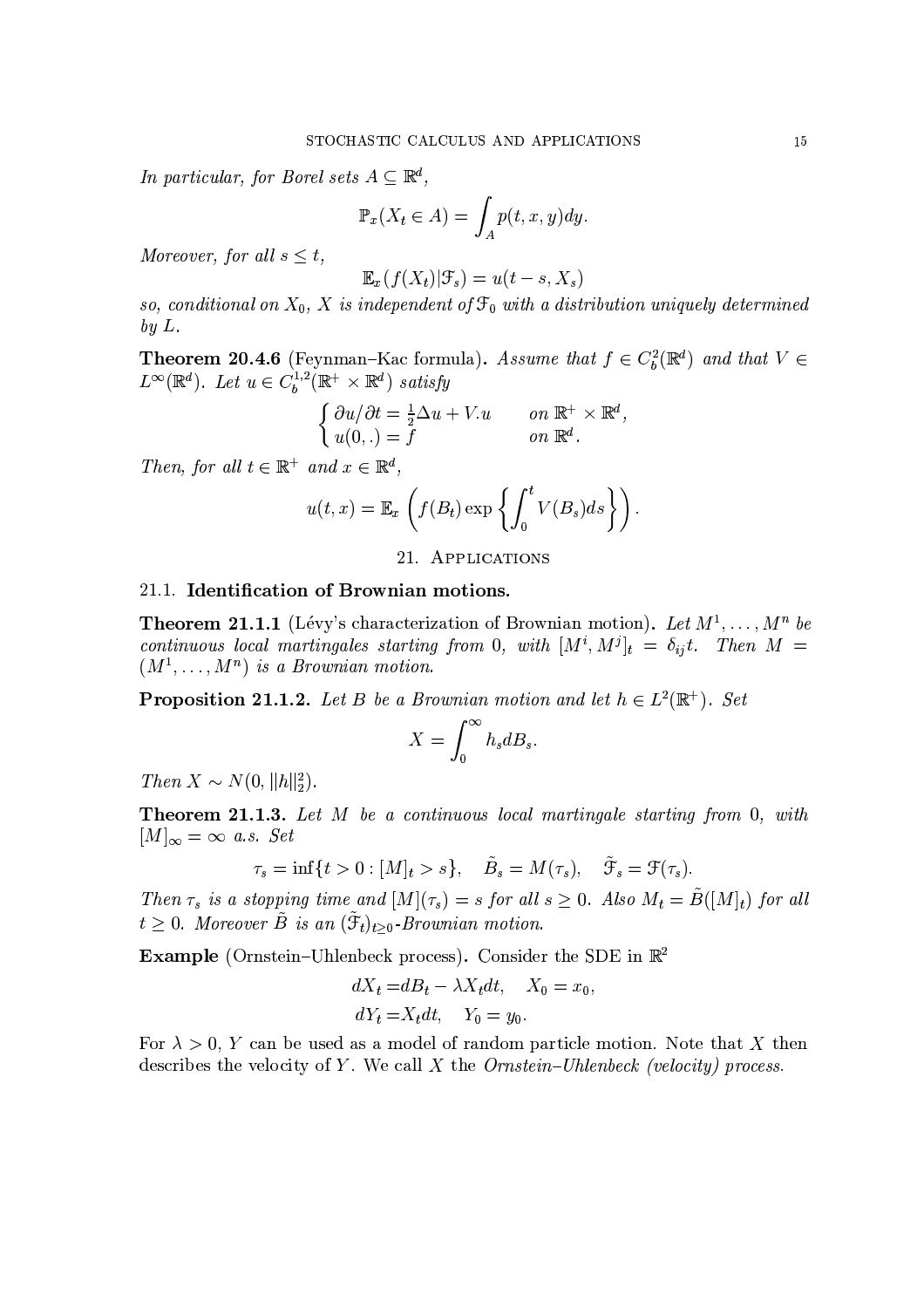This is a rare example of an SDE with an explicit solution. Compute by Itô's formula

$$
d(e^{\lambda t}X_t) = \lambda e^{\lambda t} X_t dt + e^{\lambda t} dX_t = e^{\lambda t} dB_t.
$$

Hence

$$
X_t = e^{-\lambda t} \{x_0 + \int_0^t e^{\lambda s} dB_s\},\,
$$

so, by Proposition 21.1.2,  $X \sim N(x_0 e^{-\lambda t}, (1 - e^{-2\lambda t})/2\lambda)$ .

**Example** (Bessel processes). Consider for  $\nu \in [1, \infty)$  the SDE

$$
dX_t = dB_t + \left(\frac{\nu - 1}{2X_t}\right)dt
$$

in the open set  $U = (0, \infty)$ . We know that, for all  $x_0 \in U$ , there is a unique maximal local solution  $(X, \zeta)$  starting from  $x_0$ , with

$$
\zeta = \lim_{k \to \infty} (\inf \{ t \ge 0 : X_t \le 1/k \}).
$$

We call  $(X, \zeta)$  a Bessel process of dimension  $\nu$ .

Consider the case  $\nu \in \mathbb{N}$ . Let B be a Brownian motion in  $\mathbb{R}^{\nu}$  and set  $Y_t = |B_t|$ . By the local Itô formula, for  $t < \eta \equiv \inf\{t \ge 0 : B_t = 0\}$ ,

$$
dY_t = \frac{\langle B_t, dB_t \rangle}{|B_t|} + \left(\frac{\nu - 1}{2|B_t|}\right) dt
$$

Set (for all  $t \geq 0$ )

$$
\beta_t = \int_0^t \frac{\langle B_s, dB_s \rangle}{|B_s|}
$$

then  $\beta$  is a continuous local martingale and

$$
d\beta_t d\beta_t = |B_t|^{-2} \sum_{i,j=1}^{\nu} B_t^i B_t^j dB_t^i dB_t^j = dt
$$

so  $\beta$  is a Brownian motion by Lévy's characterization. We have

$$
dY_t = d\beta_t + \left(\frac{\nu - 1}{2Y_t}\right)dt
$$

so  $(Y, \eta) \sim (X, \zeta)$  by uniqueness in law. We know, for  $\nu \geq 2$ , that  $\eta = \infty$  a.s., so also  $\zeta = \infty$  a.s.

16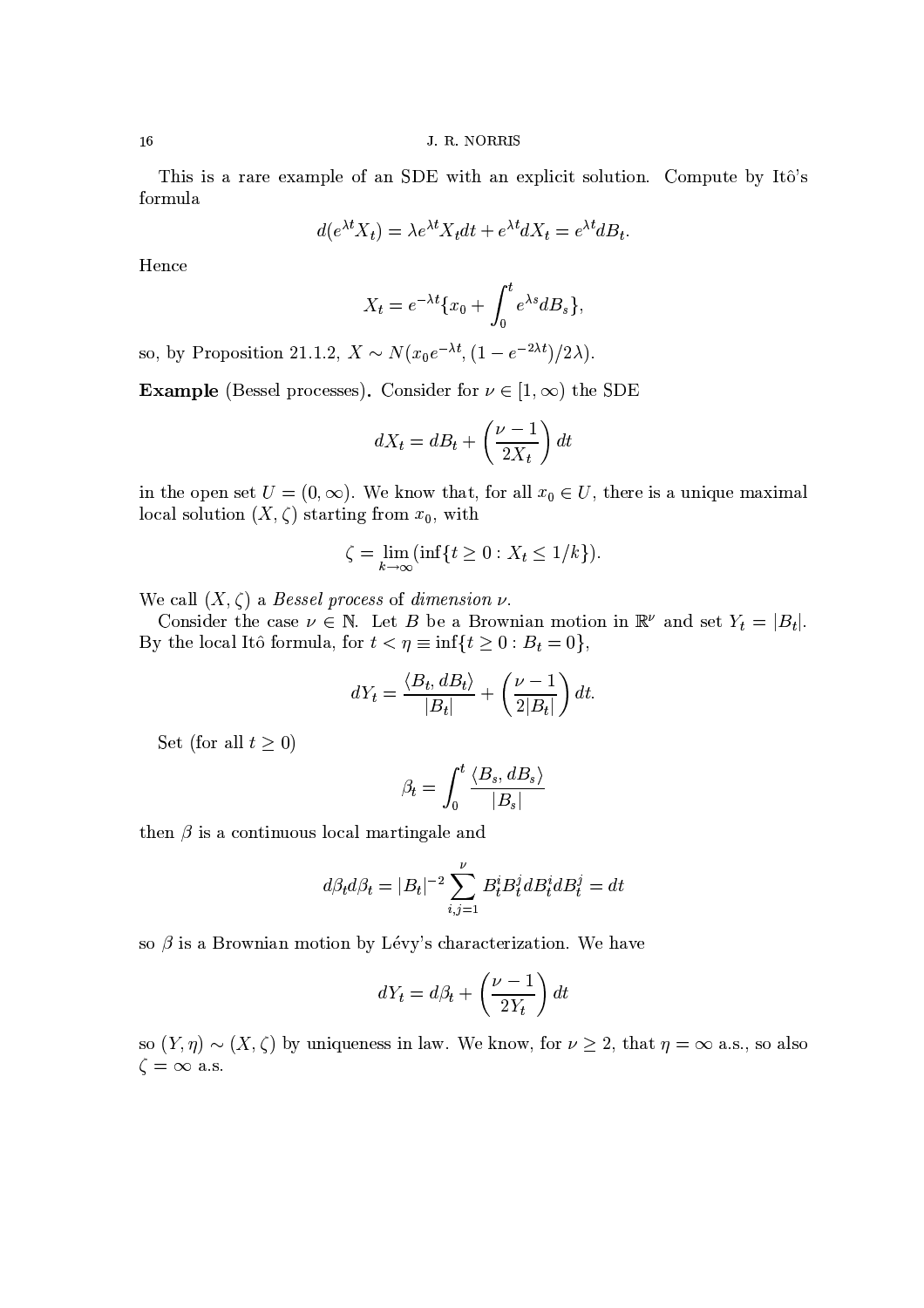#### 21.2. Exponential martingales.

**Example.** Let M be a continuous local martingale starting from 0. Set  $Z_t$  =  $\exp(M_t - \frac{1}{2}[M]_t)$ . We write  $Z = \mathcal{E}(M)$  and call Z the stochastic exponential of  $M$ . Then, by Itô's formula,

$$
dZ_t = Z_t(dM_t - \frac{1}{2}d[M]_t) + \frac{1}{2}Z_t(dM_t - \frac{1}{2}d[M]_t)(dM_t - \frac{1}{2}d[M]_t) = Z_t dM_t.
$$

So  $Z$  is also a continuous local martingale.

**Proposition 21.2.1** (Exponential martingale inequality). Let M be a continuous local martingale starting from 0. Then, for all  $\varepsilon, \delta > 0$ ,

$$
\mathbb{P}\left(\sup_{t\geq 0} M_t \geq \varepsilon \quad and \quad [M]_{\infty} \leq \delta\right) \leq e^{-\varepsilon^2/2\delta}.
$$

**Proposition 21.2.2.** Let M be a continuous local martingale, starting from 0, and suppose that  $[M]$  is uniformly bounded. Then  $\mathcal{E}(M)$  is a uniformly integrable martingale.

**Theorem 21.2.3** (Girsanov's theorem). Let  $M$  be a continuous local martingale, starting from 0, and suppose that  $Z = \mathcal{E}(M)$  is a uniformly integrable martingale. Then we can define a new probability measure  $\tilde{\mathbb{P}}$  on  $(\Omega, \mathcal{F})$  by

$$
\mathbb{P}(A) = \mathbb{E}(Z_{\infty}1_A), \quad A \in \mathcal{F}.
$$

Moreover, if  $X \in \mathcal{M}_{c, loc}(\mathbb{P})$  then  $X - [X, M] \in \mathcal{M}_{c, loc}(\tilde{\mathbb{P}})$ .

Let  $(W, W, \mu)$  be Wiener space. (See §12.4.3.) Thus  $W = C(\mathbb{R}^+, \mathbb{R})$ , W is the  $\sigma$ -algebra generated by the coordinate functions and  $\mu$  is Wiener measure, the law of Brownian motion. Define the *Cameron–Martin space* 

$$
H = \left\{ h \in W : h_t = \int_0^t \phi_s ds \quad \text{for some} \quad \phi \in L^2(\mathbb{R}^+) \right\}.
$$

For  $h \in H$ , we write h for a version of the weak derivative  $\phi$ .

**Theorem 21.2.4** (Cameron–Martin theorem). Fix  $h \in H$  and define the shifted  $measure$ 

$$
\mu^{h}(A) = \mu(\{w \in W : w + h \in A\}), \quad A \in \mathcal{W}.
$$

Then  $\mu^h$  is absolutely continuous with respect to  $\mu$ , with Radon-Nikodym derivative given by

$$
\frac{d\mu^h}{d\mu}(w) = \exp\left\{ \int_0^\infty \dot{h}_s dw_s - \frac{1}{2} \int_0^\infty |\dot{h}_s|^2 ds \right\}, \quad \mu\text{-}a.a.w.
$$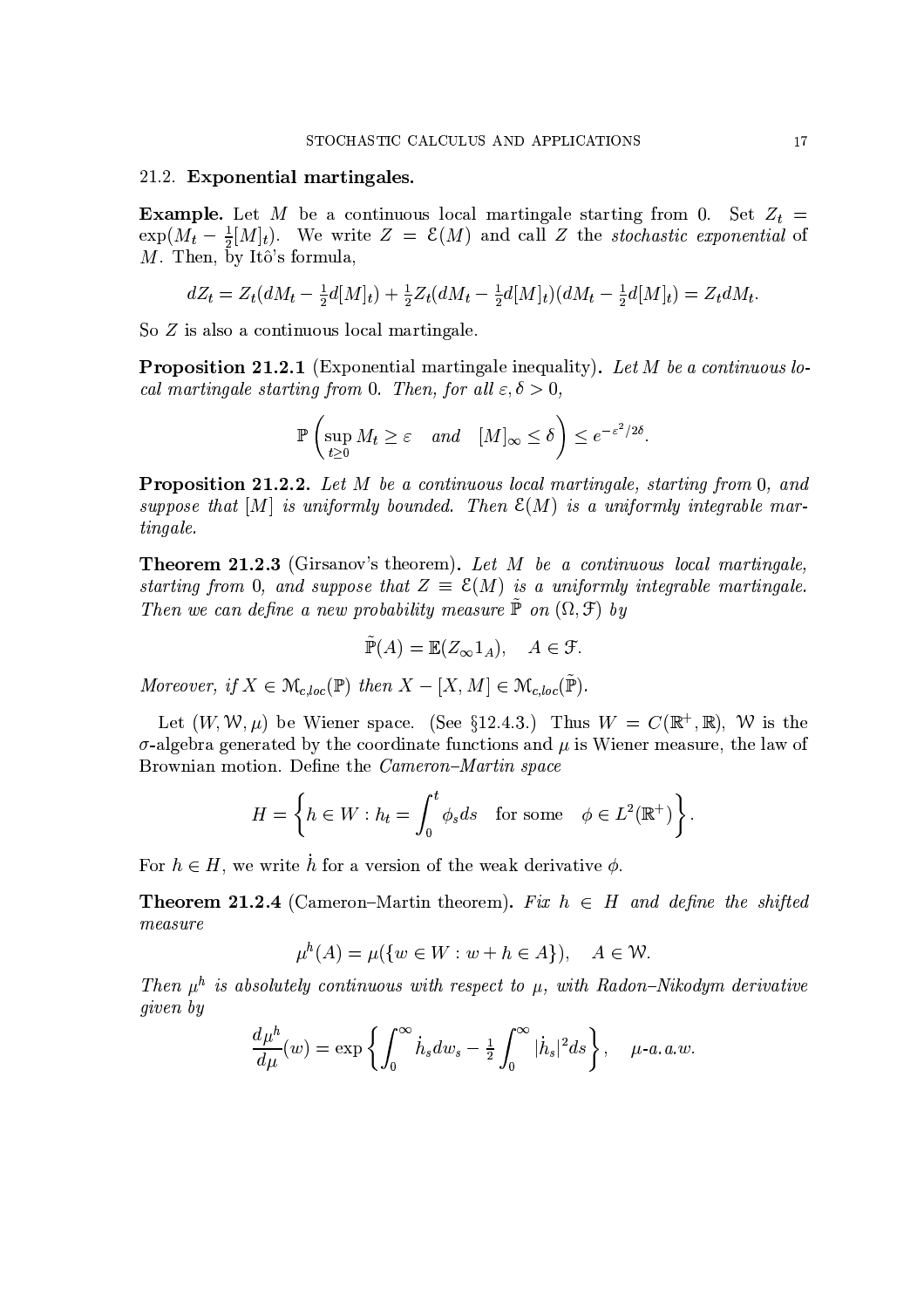#### 22. MARKOV JUMP PROCESSES

22.1. Construction and basic properties. Let I be a measurable subset in  $\mathbb{R}^d$ . Let K be a kernel on I, that is, a map

$$
K:I\times\mathcal{B}(\mathbb{R}^d)\to[0,\infty]
$$

such that

(a)  $K(., A)$  is measurable for all A,

(b)  $K(x,.)$  is a measure for all x.

We suppose also that  $K$  is *bounded* 

(c)  $\lambda(x) \equiv K(x, \mathbb{R}^d) \leq C$  for all x, for some  $C < \infty$ and

(d)  $x + y \in I$  for  $K(x, .)$ -almost all y, for all x.

Such a kernel K gives the basic data for a pure jump Markov process  $X$  in  $I$ .

Two pieces of information are encoded in K: the function  $\lambda(x) = K(x, \mathbb{R}^d)$  gives the rate of jumping from x, and the probability kernel  $P(x,.) = K(x,.)/\lambda(x)$  gives the distribution of the jump from  $x$ .

From P alone, given an initial distribution  $\pi$  on I, we can specify the law of a discrete-time process  $(Z_n)_{n>0}$  by the requirements  $Z_0 \sim \pi$  and

$$
\mathbb{E}(f(Z_{n+1})|\mathcal{Z}_n) = \int_{\mathbb{R}^d} f(Z_n + y) P(Z_n, dy).
$$

where  $\mathcal{Z}_n = \sigma(Z_0, \ldots, Z_n)$ . We say that Z is a *discrete-time Markov process with transition kernel P*, or just that Z is  $Markov(P)$ . Note that condition (d) above ensures that  $Z$  remains in  $I$ .

In the case where I is countable, we can construct a Markov $(P)$  process from a countable collection of independent random variables as follows: take  $Z_0 \sim \pi$  and, for each  $x \in I$  and  $n \in \mathbb{N}$ , take  $Y_n(x) \sim P(x,.)$ . Set

$$
Z_n = Z_0 + Y_1(Z_0) + \cdots + Y_n(Z_{n-1}).
$$

Then Z is Markov $(P)$ .

Given any Markov $(P)$  process Z, we can construct a continuous-time process X by *Poissonization*. In the simplest case, where  $\lambda$  is a constant independent of x, we just set  $X_t = Z_{N(t)}$ , where N is a Poisson process of rate  $\lambda$ . Generally, we take a Poisson process N of rate 1 and set  $X_t = Z_{N(A_t)}$ , where

$$
A_t = \int_0^t \lambda(X_s) ds.
$$

This definition is made for each  $\omega$ . It works progressively, jump by jump, and is not circular.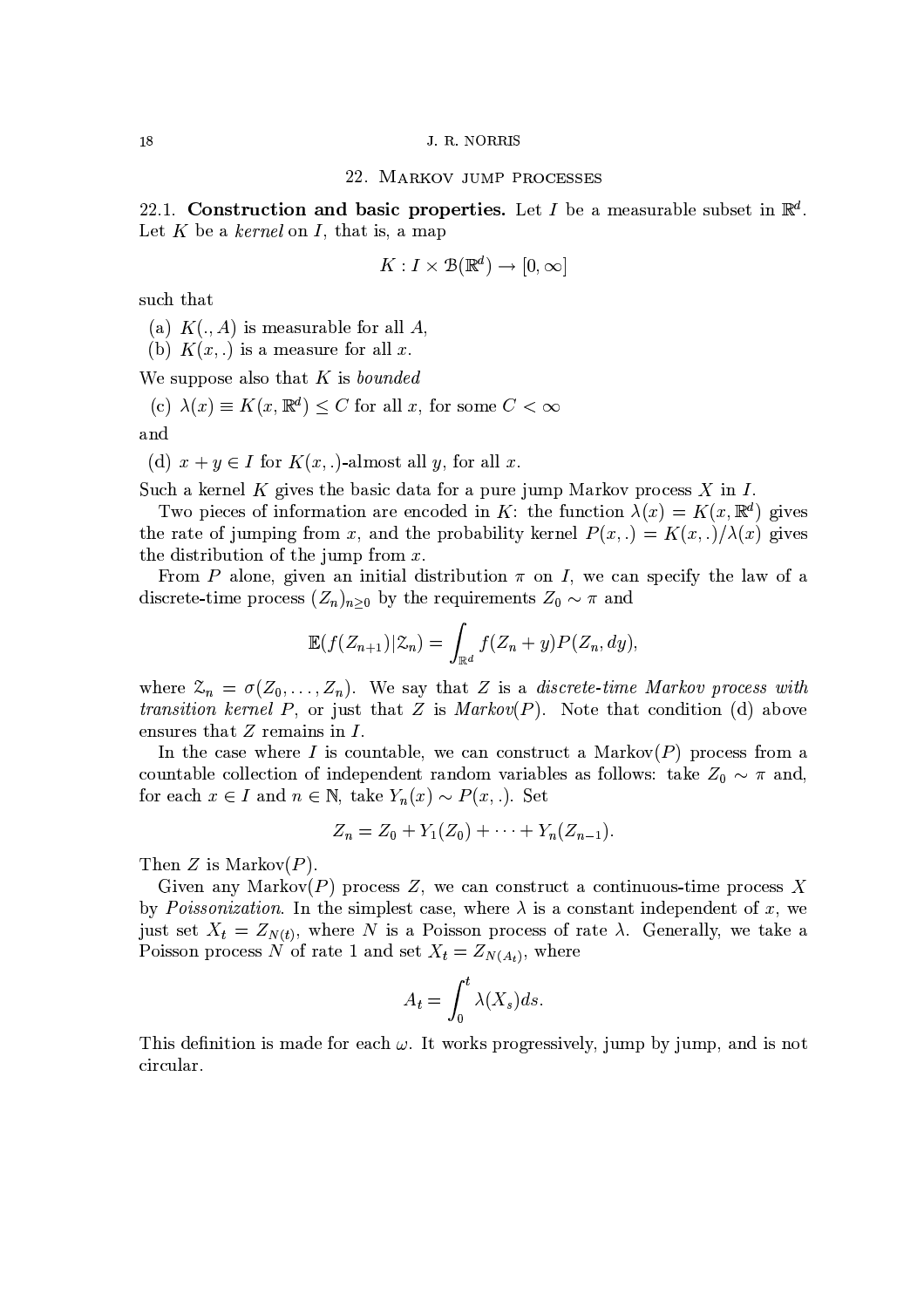The *generator* L associated with  $K$ , mapping bounded measurable functions to bounded measurable functions, is given by

$$
Lf(x) = \int_{\mathbb{R}^d} \{f(x+y) - f(x)\} K(x, dy).
$$

The process  $X$  is a *continuous-time Markov process* with *generator L*, equivalently, with Lévy kernel K. We write also  $X \sim Markov(L)$ .

Given a filtration  $(\mathcal{F}_t)_{t>0}$ , we say that a function

$$
H:\Omega\times(0,\infty)\times\mathbb{R}^d\rightarrow\mathbb{R}
$$

is *previsible* if it is  $\mathcal{P} \otimes \mathcal{B}(\mathbb{R}^d)$ -measurable, where  $\mathcal P$  is the previsible  $\sigma$ -algebra on  $\Omega \times (0,\infty).$ 

A cadlag process X is said to be *pure jump* if it has only finitely many jumps in any finite time interval and is constant between jumps. Given a pure jump process X, write  $J_n$  and  $Y_n$  for the time and size, respectively, of the *n*th jump. The *jump* measure of X is the random integer-valued measure  $\mu$  on  $(0, \infty) \times \mathbb{R}^d$  defined by

$$
\mu = \sum_{n=1}^{\infty} \varepsilon_{(J_n, Y_n)}
$$

Note that, for any measurable function  $f$ ,

$$
f(X_t) = f(X_0) + \int_0^t \int_{\mathbb{R}^d} \{f(X_{s-} + y) - f(X_{s-})\} \mu(ds, dy).
$$

**Theorem 22.1.1.** Let X be a cadlag process with natural filtration  $(\mathcal{F}_t)_{t>0}$ . The following are equivalent:

- (a) X is  $Markov(L)$ ,
- (b) X is a pure jump process and, for all previsible processes  $H$  such that

$$
\mathbb{E}\int_0^t\int_{\mathbb{R}^d}|H(s,y)|\nu(ds,dy)<\infty,
$$

the following process is a martingale:

$$
M_t^H = \int_0^t \int_{\mathbb{R}^d} H(s, y)(\mu - \nu)(ds, dy)
$$

where  $\mu$  is the jump measure of X and  $\nu(dt, dy) = K(X_{t-}, dy)dt$ ,

(c) for all bounded measurable functions  $f$ , the following process is a martingale:

$$
M_t^f = f(X_t) - f(X_0) - \int_0^t Lf(X_s)ds
$$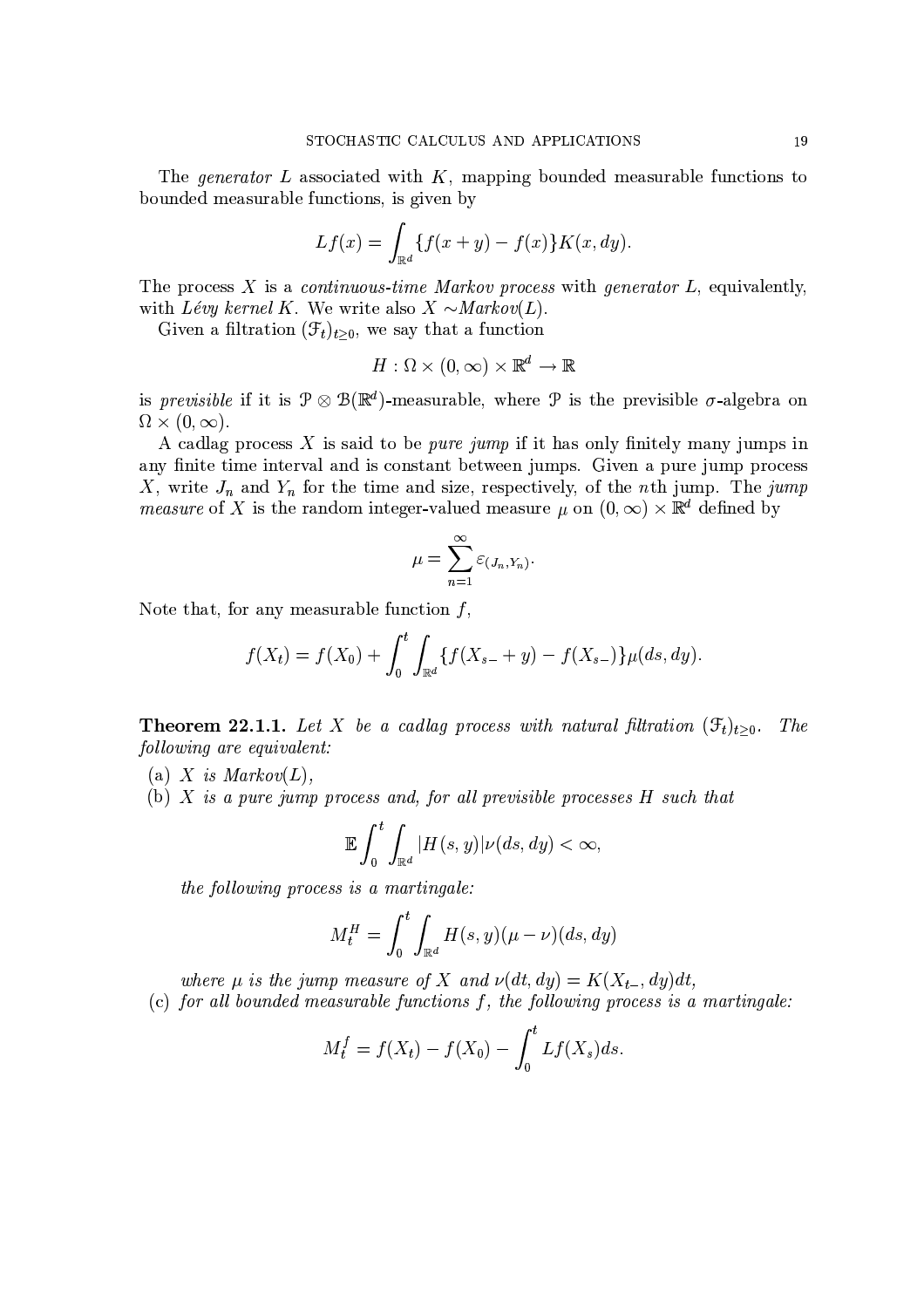22.2. **Exponential martingales for jump processes.** Let  $(X_t)_{t\geq0}$  be a pure jump Markov process taking values in a subset I of  $\mathbb{R}^d$ , with Lévy kernel K. Consider the Laplace transform

$$
m(x, \theta) = \int_{\mathbb{R}^d} e^{\langle \theta, y \rangle} K(x, dy)
$$

and assume that, for some  $\eta_0 > 0$  and  $C < \infty$ ,

(22.1) 
$$
\sup_{x \in I} \sup_{|\theta| \le \eta_0} m(x,\theta) \le C.
$$

This implies in particular that  $K$  is bounded and that the following process is a martingale

$$
M_t = \int_0^t \int_{\mathbb{R}^d} y(\mu - \nu)(ds, dy).
$$

Note that

$$
X_t = X_0 + M_t + \int_0^t b(X_s)ds,
$$

where

$$
b(x) = \int_{\mathbb{R}^d} yK(x, dy)
$$

We obtain in this section an estimate on  $M$  in terms of  $K$ , which will be used to show, in a certain asymptotic regime, that M is small and so, when  $X_0$  is close to  $x_0$ , X is close to the solution of the ODE

$$
x_t = x_0 + \int_0^t b(x_s)ds
$$

**Lemma 22.2.1.** Let K be a Borel measure on  $\mathbb{R}^d$  and set

$$
m(\theta) = \int_{\mathbb{R}^d} e^{\langle \theta, y \rangle} K(dy).
$$

Let  $\eta_0 > 0$  and suppose that  $m(\theta) \leq C$  whenever  $|\theta| \leq \eta_0$ . Then, for all  $\eta \in (0, \eta_0)$ and  $\delta = \eta_0 - \eta$ ,

$$
|m''(\theta)| \le 2Cd/\delta^2, \quad |\theta| \le \eta
$$

Fix  $\eta \in (0, \eta_0)$ . Then there exists  $A < \infty$  such that

(22.2) 
$$
|m''(x,\theta)| \leq A, \qquad x \in I, \quad |\theta| \leq \eta,
$$

where ' denotes differentiation in  $\theta$ . Define for  $\theta \in (\mathbb{R}^d)^*$ 

$$
\phi(x,\theta) = \int_{\mathbb{R}^d} \{e^{\langle \theta, y \rangle} - 1 - \langle \theta, y \rangle\} K(x, dy)
$$

Then  $\phi \geq 0$  and, for  $|\theta| \leq \eta$ , by the second-order mean value theorem,

$$
\phi(x,\theta) = \int_0^1 m''(x,r\theta)(\theta,\theta)(1-r)dr
$$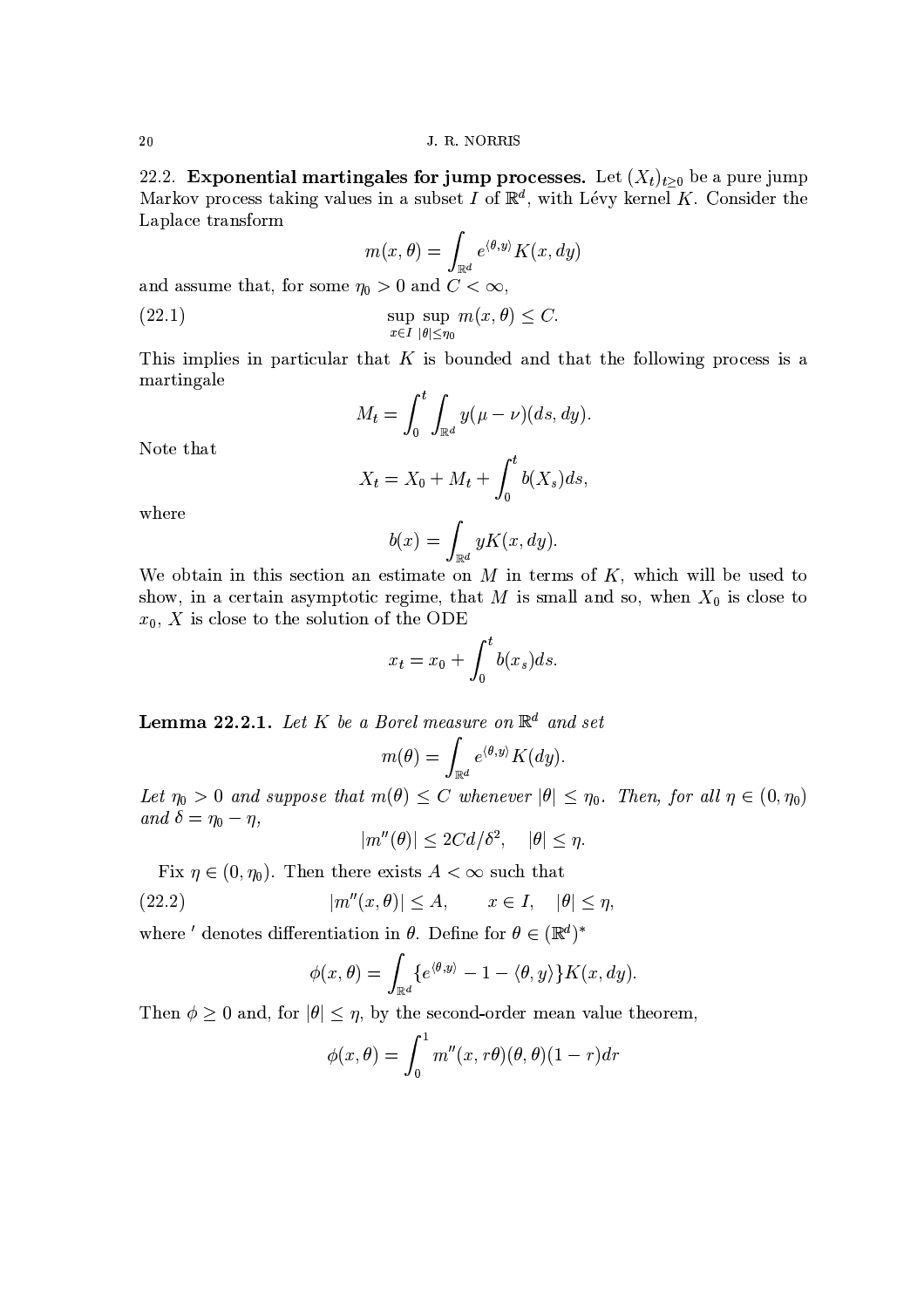<sub>SO</sub>

$$
\phi(x,\theta) \le \frac{1}{2}A|\theta|^2, \qquad x \in I, \quad |\theta| \le \eta.
$$

**Proposition 22.2.2** (Exponential martingale inequality). For all  $\delta \in (0, Ant\sqrt{d}]$ 

$$
\mathbb{P}\left(\sup_{s\leq t}|M_s|>\delta\right)\leq (2d)e^{-\delta^2/(2Adt)}
$$

22.3. **Fluid limit for stopped processes.** Let  $(X_t^N)_{t\geq0}$  be a sequence of pure jump Markov processes,  $X^N$  taking its values in a measurable set  $I^N \subseteq \mathbb{R}^d$  and having Lévy kernel  $K^N$ .

Let S be an open set in  $\mathbb{R}^d$  and set  $S^N = I^N \cap S$ . We shall study, under certain hypotheses, the limiting behaviour of  $X^N$  as  $N \to \infty$ , up to the first time the process leaves  $S$ .

The set  $S$  may be thought of as arising as follows: there is some open set  $H$ such that  $K^N(x, dy) = 0$  for  $x \notin H$ , so  $(X_t^N)_{t>0}$  stops on leaving H; we choose a further open set  $U$  according to our convenience, which should contain, with high probability, the whole path  $(X_t^N)_{t>0}$  when N is large, and serve to protect us from any singularities of the Lévy kernels  $K^N$ ; then  $S = H \cup U$ .

Consider the Laplace transform

$$
m^N(x,\theta) = \int_{\mathbb{R}^d} e^{\langle \theta, y \rangle} K^N(x, dy), \quad x \in S^N, \theta \in (\mathbb{R}^d)^*.
$$

We assume that there is a constant  $\eta_0 > 0$  such that

(22.3) 
$$
\sup_{N} \sup_{x \in S^N} \sup_{|\theta| \leq \eta_0} m^N(x, N\theta)/N < \infty.
$$

Set

$$
b^N(x) = \int_{\mathbb{R}^d} y K^N(x, dy).
$$

We assume that there is a Lipschitz vector field  $b$  on  $S$  such that

(22.4) 
$$
\sup_{x \in S^N} |b^N(x) - b(x)| \to 0 \text{ as } N \to \infty.
$$

We also assume

$$
(22.5)
$$
 *S* has a Lipschitz boundary

so that b has an extension as a Lipschitz vector field  $\tilde{b}$  on  $\mathbb{R}^d$ . Fix a point  $x_0$  in the closure  $\overline{S}$  of S and denote by  $(x_t)_{t\geq0}$  the unique solution to  $\dot{x}_t = \tilde{b}(x_t)$  starting from  $x_0$ .

Assume that, for all  $\delta > 0$ ,

(22.6) 
$$
\limsup_{N \to \infty} N^{-1} \log \mathbb{P}(|X_0^N - x_0| > \delta) < 0.
$$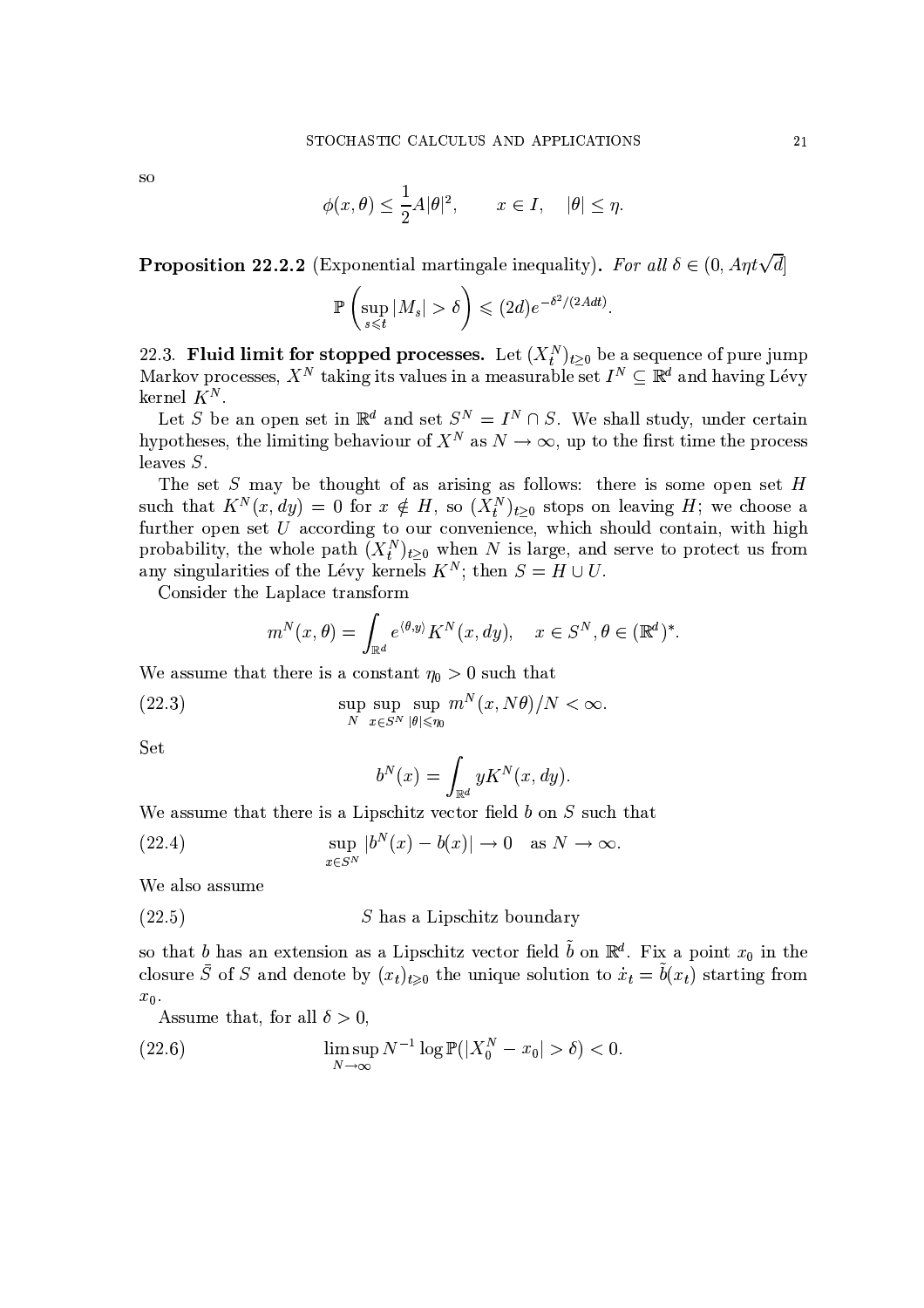Fix  $t_0 > 0$  and set

$$
T^N = \inf\{t \ge 0 : X_t^N \notin S\} \wedge t_0
$$

Theorem 22.3.1 (Fluid limit). Under assumptions (22.3), (22.4), (22.5), (22.6), we have, for all  $\delta > 0$ ,

 $\limsup_{N\to\infty}N^{-1}\log\mathbb{P}\big(\sup_{t\leq T^N}\big|X^N_t-x_t\big|>\delta\big)<0.$  $(22.7)$ 

22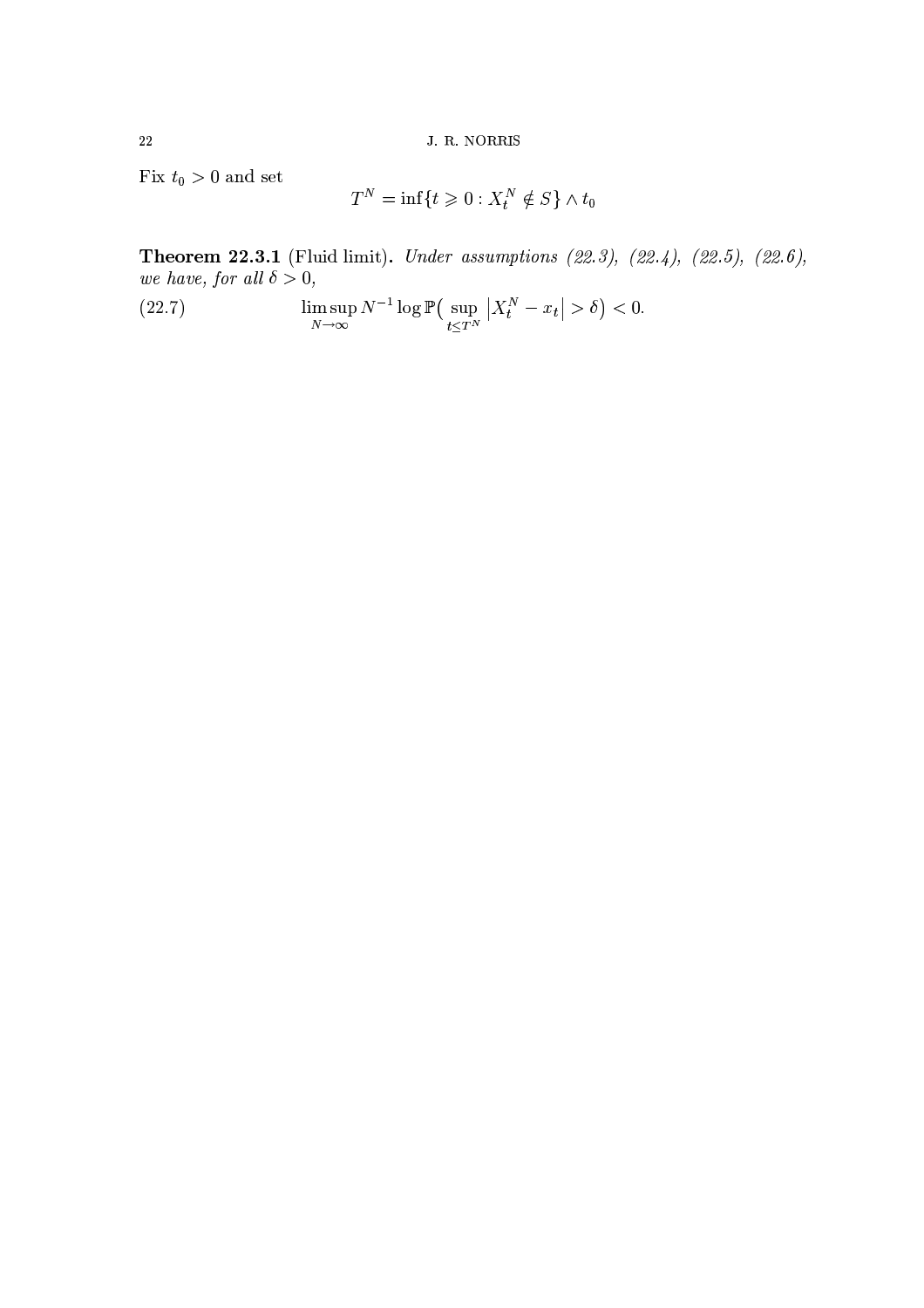#### **EXERCISES**

**19.1** Denote by  $\mathcal{P}_1$  the  $\sigma$ -algebra on  $\Omega \times (0,\infty)$  generated by all continuous adapted processes and by  $\mathcal{P}_2$  the  $\sigma$ -algebra on  $\Omega \times (0,\infty)$  generated by all processes of the form

$$
H_t = 1_{S < t < T}
$$

where S and T are stopping times. Show that both  $\mathcal{P}_1$  and  $\mathcal{P}_2$  coincide with the previsible  $\sigma$ -algebra  $\mathcal{P}$ .

**19.2** Let X be an adapted, real-valued process. Let  $A \subseteq \mathbb{R}$ . Set

$$
T = \inf\{t \ge 0 : X_t \in A\}.
$$

Show that  $T$  is a stopping time in each of the following cases:

(a) X is continuous and A is closed,

(b) X is right-continuous,  $(\mathcal{F}_t)_{t>0}$  is right-continuous and A is open.

Find an example where  $X$  is continuous but  $T$  is not a stopping time.

**19.3** Say that a process X is *progressively measurable* if, for all  $t > 0$ , the following map is measurable:

$$
(\omega, s) \mapsto X(\omega, s) : (\Omega \times [0, t], \mathcal{F}_t \otimes \mathcal{B}[0, t]) \to (\mathbb{R}, \mathcal{B}).
$$

Show that every right-continuous adapted process is progressively measurable.

Let T be a finite stopping time and let X be progressively measurable. Show that, for all  $t > 0$ , the map

$$
\omega \mapsto (T(\omega), \omega) : (\{T \leq t\}, \mathcal{F}_t) \to (\Omega \times [0, t], \mathcal{F}_t \otimes \mathcal{B}[0, t])
$$

is measurable and deduce that  $X_T$  is  $\mathcal{F}_T$ -measurable.

**19.4** Show for  $a \in L^1(\mathbb{R}^+)$  that the process A has total variation process V, where

$$
A_t = \int_0^t a_s ds, \quad V_t = \int_0^t |a_s| ds
$$

**19.5** Let A be a continuous finite variation process and let X be a continuous process. Show that

$$
\lim_{n\to\infty}\sum_{k=0}^{\lfloor 2^{n}t \rfloor -1}(A_{(k+1)2^{-n}}-A_{k2^{-n}})(X_{(k+1)2^{-n}}-X_{k2^{-n}})=0.
$$

**19.6** Let M be a cadlag  $L^2$ -bounded martingale starting from 0 and let  $0 = T_0 \leq$  $T_1 \leq \cdots \leq T_n \uparrow \infty$  be a sequence of stopping times. Show that

$$
\mathbb{E}(M_{\infty}^2)=\sum_{n=0}^{\infty}\mathbb{E}[(M(T_{n+1})-M(T_n))^2].
$$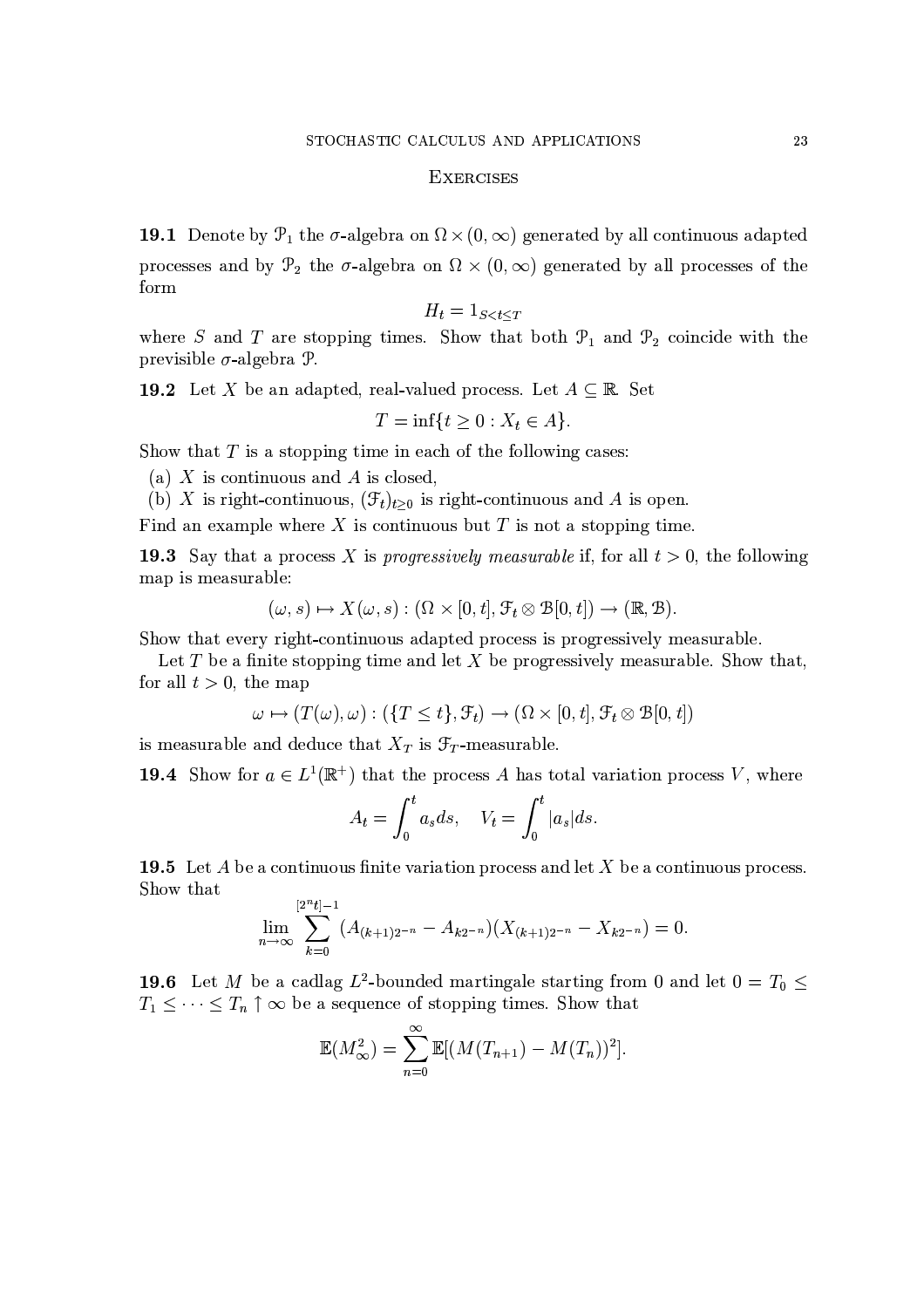**19.7** Show that any uniform limit of cadlag processes on  $[0, \infty)$  is cadlag.

19.8

- (a) Let Y be a random variable taking values  $\pm 1$ , each with probability 1/2. Set  $\mathcal{F}_t = \{\emptyset, \Omega\}$  for  $t \leq 1$ , and  $\mathcal{F}_t = \sigma(Y)$  for  $t > 1$ . Show that M contains only constants, so the isometry  $M \mapsto M_{\infty}$  to  $L^2(\mathcal{F}_{\infty})$  is not onto.
- (b) Show, on the other hand, that, if  $(\mathcal{F}_t)_{t>0}$  satisfies the usual conditions then this isometry is onto.

19.9 Show that the set of simple processes S is a vector space.

**19.10** Let M be a continuous local martingale starting from 0. Show that  $\mathbb{E}(M_t^2) \leq$  $\mathbb{E}([M]_t)$  for all  $t \geq 0$  and that the following are equivalent:

- (a) M is an  $L^2$ -bounded martingale.
- (b)  $\mathbb{E}([M]_{\infty}) < \infty$ .

**19.11** Let B and W be independent Brownian motions. Show that  $[B]_t = t$  and  $[B, W]_t = 0$  for all  $t > 0$ .

**19.12** Let  $U \subseteq \mathbb{R}^d$  be open and let  $f: U \to \mathbb{R}$  be  $C^2$  with  $\Delta f = 0$  on U. Show that, if B is a Brownian motion in  $\mathbb{R}^d$  and if  $M_t = f(B_t)$ , then  $M = (M_t)_{t < c}$  is a locally defined local martingale, where  $\zeta = \inf\{t \geq 0 : B_t \notin U\}.$ 

19.13 Take  $U = \mathbb{R}^3 \setminus \{(0,0,0)\}\$ and  $f(x) = |x|^{-1}$  in 19.12 and suppose that  $B_0 = (1, 0, 0)$ . Show

- (a)  $\zeta = \infty$  a.s.,
- (b) M is bounded in  $L^2$ ,
- (c)  $M_t \to 0$  as  $t \to \infty$  a.s. and in  $L^1$ .

We have  $\mathbb{E}(M_0) = 1 \neq 0 = \mathbb{E}(M_\infty)$ . Why does this not contradict the L<sup>2</sup>-martingale convergence theorem?

**19.14** Let B be a Brownian motion in  $\mathbb{R}^n$  and let  $f \in C^{1,2}([0,\infty) \times \mathbb{R}^n)$ . Set

$$
M_t^f = f(t, B_t) - f(0, B_0) - \int_0^t \left(\frac{\partial}{\partial s} + \frac{1}{2}\Delta\right) f(s, B_s) ds.
$$

Show that  $M<sup>f</sup>$  is a local martingale. Under what further conditions on f can we show that  $M^f$  is a martingale?

20.1 Show that, for suitably smooth coefficients, the following stochastic differential equations have the same solutions:

$$
dX_t = \sigma(X_t)dB_t + b(X_t)dt,
$$
  

$$
\partial X_t = \sigma(X_t)\partial B_t + \tilde{b}(X_t)\partial t,
$$

where  $\tilde{b} = b - \frac{1}{2} (\partial \sigma / \partial x) \sigma$ .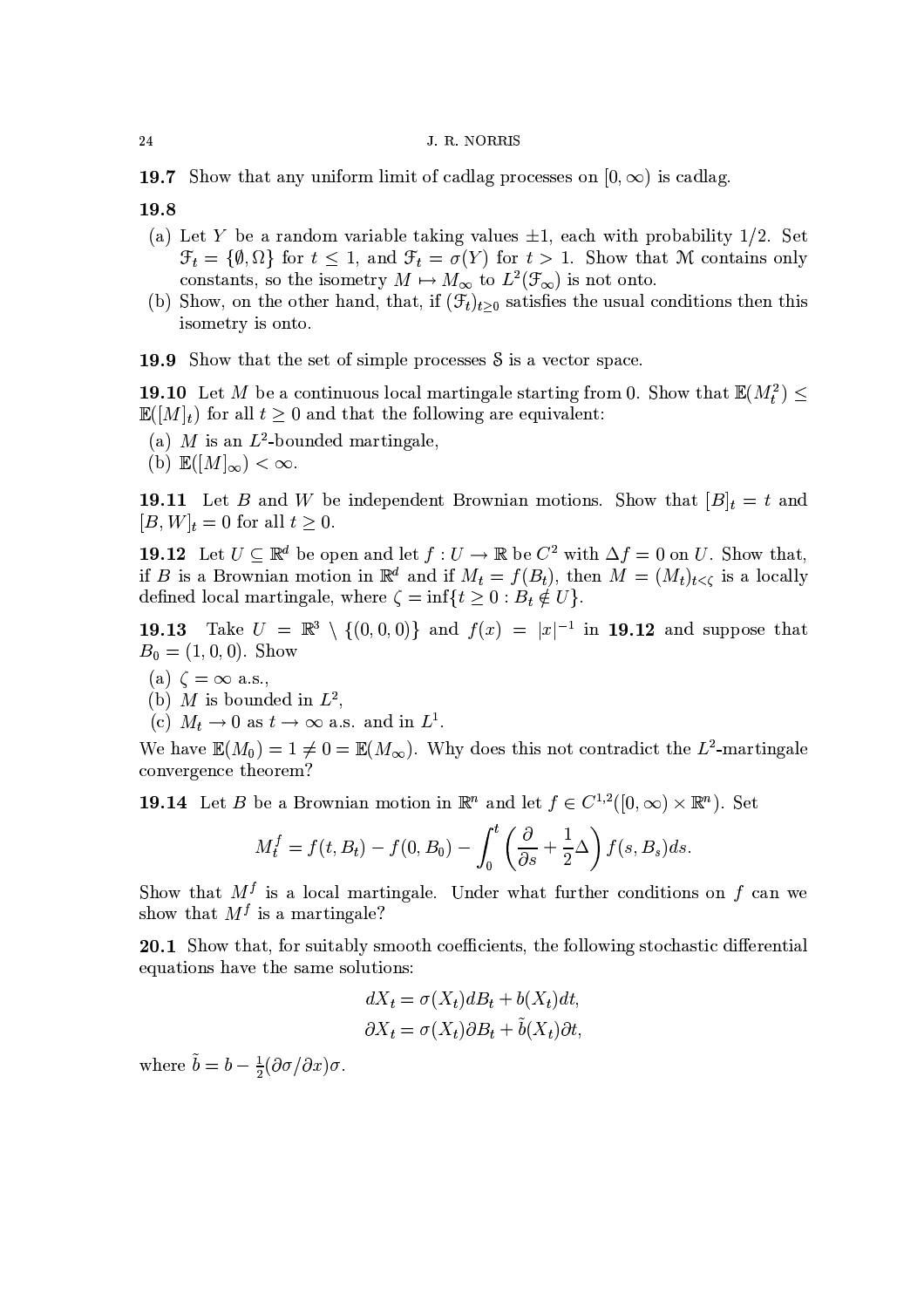**20.2** Suppose that  $X_t$  satisfies the stochastic differential equation

$$
dX_t = \sigma(X_t)dB_t, \qquad X_0 = x_0,
$$

where  $\sigma$  is Lipschitz and  $B_t$  is a Brownian motion. Show that, for some constant  $C < \infty$ , depending only on the Lipschitz constant of  $\sigma$ ,  $X_t$  satisfies the estimate

$$
\mathbb{E}\bigg[\sup_{s\leq t}|X_s-x_0|^2\bigg]\leq Cte^{Ct}|\sigma(x_0)|^2.
$$

Discuss the tightness of this estimate with reference to the special cases  $\sigma(x) = 1$ and  $\sigma(x) = x$ .

**20.3** Let  $a, b, c : \mathbb{R} \to \mathbb{R}$  be bounded with bounded derivatives and with  $a > 0$ .<br>Suppose that  $u \in C_b^{1,2}(\mathbb{R}^+ \times \mathbb{R}, \mathbb{R})$  solves the Cauchy problem

$$
\left\{ \begin{array}{ll} \partial u/\partial t = Lu & \textrm{in } \mathbb{R}^+ \times \mathbb{R} \\ u(0,\cdot) = f & \textrm{on } \mathbb{R} \end{array} \right.
$$

where

$$
Lu = \frac{1}{2}a(x)u'' + b(x)u' + c(x)u
$$

Set  $\sigma = \sqrt{a}$  and define X by the SDE

$$
dX_t = \sigma(X_t)dB_t + b(X_t)dt, \qquad X_0 = x.
$$

Define also  $E_t = \exp\{\int_0^t c(X_s)ds\}$ . Show that

$$
u(t,x) = \mathbb{E}\big(E_t f(X_t)\big)
$$

**20.4** Suppose that  $\sigma$ , b and  $\sigma$ <sub>n</sub>, b<sub>n</sub>, n = 1, 2, ... are Lipschitz, with constant K independent of n. Suppose also that  $\sigma_n \to \sigma$  and  $b_n \to b$  uniformly. Define X and  $X^n$  by  $(\mathbf{v} \setminus \mathbf{D} + \mathbf{I}(\mathbf{v})$ 

$$
dX_t = \sigma(X_t)dB_t + b(X_t)dt, \qquad X_0 = x,
$$
  

$$
dX_t^n = \sigma_n(X_t^n)dB_t + b_n(X_t^n)dt, \qquad X_0^n = x.
$$

Show that as  $n \to \infty$ 

$$
\mathbb{E}\left[\sup_{s\leq t}|X_s^n-X_s|^2\right]\to 0
$$

**21.1** Let N be a Poisson process of rate 1. Set  $M_t = N_t - t$ . Show that both  $M_t$ and  $M_t^2 - t$  are martingales. Why does this not contradict Lévy's characterization of Brownian motion?

21.2 Consider the stochastic differential equation

$$
dX_t = dB_t - \lambda X_t dt, \qquad X_0 = 0.
$$

Find the joint distribution of  $(X_t, \int_0^t X_s ds)$ .

21.3 Consider the SDE in R

$$
dX_t = dB_t + b(X_t)dt, \qquad X_0 = x
$$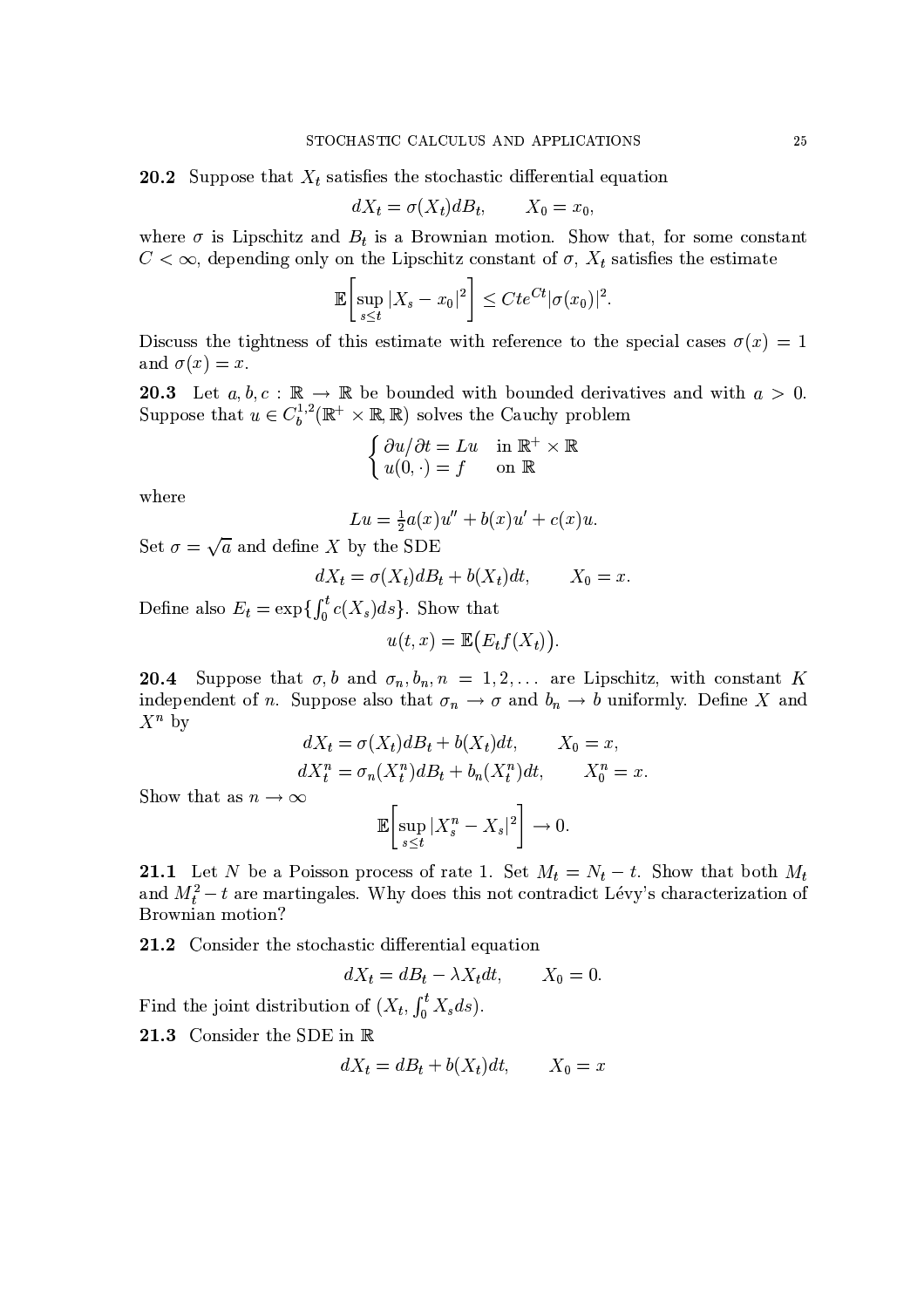where b is bounded measurable. Begin with a probability measure  $\mathbb P$  and a Brownian motion X starting from  $x$ . Use Girsanov's theorem to find a new probability measure  $\mathbb{P}$ , absolutely continuous with respect to  $\mathbb{P}$ , such that if

$$
B_t = X_t - \int_0^t b(X_s)ds
$$

then  $(B_t)_{0 \le t \le 1}$  is a Brownian motion under  $\tilde{\mathbb{P}}$ . This is called solution by *transforma*tion of drift.

**21.4** Let  $f: \mathbb{C} \to \mathbb{C}$  be analytic and let  $Z_t = X_t + iY_t$  where  $(X, Y)$  is a Brownian motion in  $\mathbb{R}^2$ . Use Itô's formula to show that  $M = f(Z)$  is a local martingale (in  $\mathbb{R}^2$ ). Show further that M is a time change of Brownian motion in  $\mathbb{R}^2$ .

Let  $D = \{|z| \leq 1\}$  and take  $z \in D$ . What is the hitting distribution for Z on  $\partial D$  in the case  $Z_0 = 0$ ? By considering an analytic map  $f : D \to D$  with  $f(0) = z$ , determine the hitting distribution for Z on  $\partial D$  when  $Z_0 = z$ .

21.5 Consider the stochastic differential equation

$$
dX_t = \sigma(X_t)dB_t, \qquad X_0 = 0
$$

where  $\sigma : \mathbb{R} \to (0, \infty)$  is locally Lipschitz and  $\sigma \equiv 1$  on  $(-\infty, 0]$ . Show by expressing the solution  $X$  as a time change of Brownian motion that  $X$  cannot explode.

**21.6** Show how to construct a probability measure  $\mathbb{P}$ , a continuous process X and a P-Brownian motion B adapted to the natural filtration of X such that

$$
X_t = B_t + \int_0^t sgn(X_s)ds
$$

for all  $t \geq 0$ , where

$$
sgn(x) = \begin{cases} 1 & \text{if } x > 0 \\ 0 & \text{if } x = 0 \\ -1 & \text{if } x < 0 \end{cases}
$$

Explain intuitively why  $\mathbb{P}(X_t/t \to 1) = \frac{1}{2}$ .

22.1 State the fluid limit theorem for a sequence of pure jump Markov processes in  $\mathbb{R}^d$ .

Consider a stochastic epidemic  $(S^N, I^N)$  in a population of N individuals, with infection rate  $\lambda$  and removal rate  $\mu$ . Thus,  $(S_t^N, I_t^N)_{t>0}$  is a continuous-time Markov chain, taking values in  $(\mathbb{Z}^+)^2$  where

$$
(s, i) \rightarrow (s - 1, i + 1)
$$
 at rate  $\lambda s(i/N)$ ,  
 $(s, i) \rightarrow (s, i - 1)$  at rate  $\mu i$ .

Let  $X_t^N = (S_t^N, I_t^N)/N$  be the proportion of susceptibles and infectives at time t and suppose that, for some  $\alpha > 0$ ,  $X_0^N$  converges deterministically to  $x_0 = (1 - \alpha, \alpha)$  as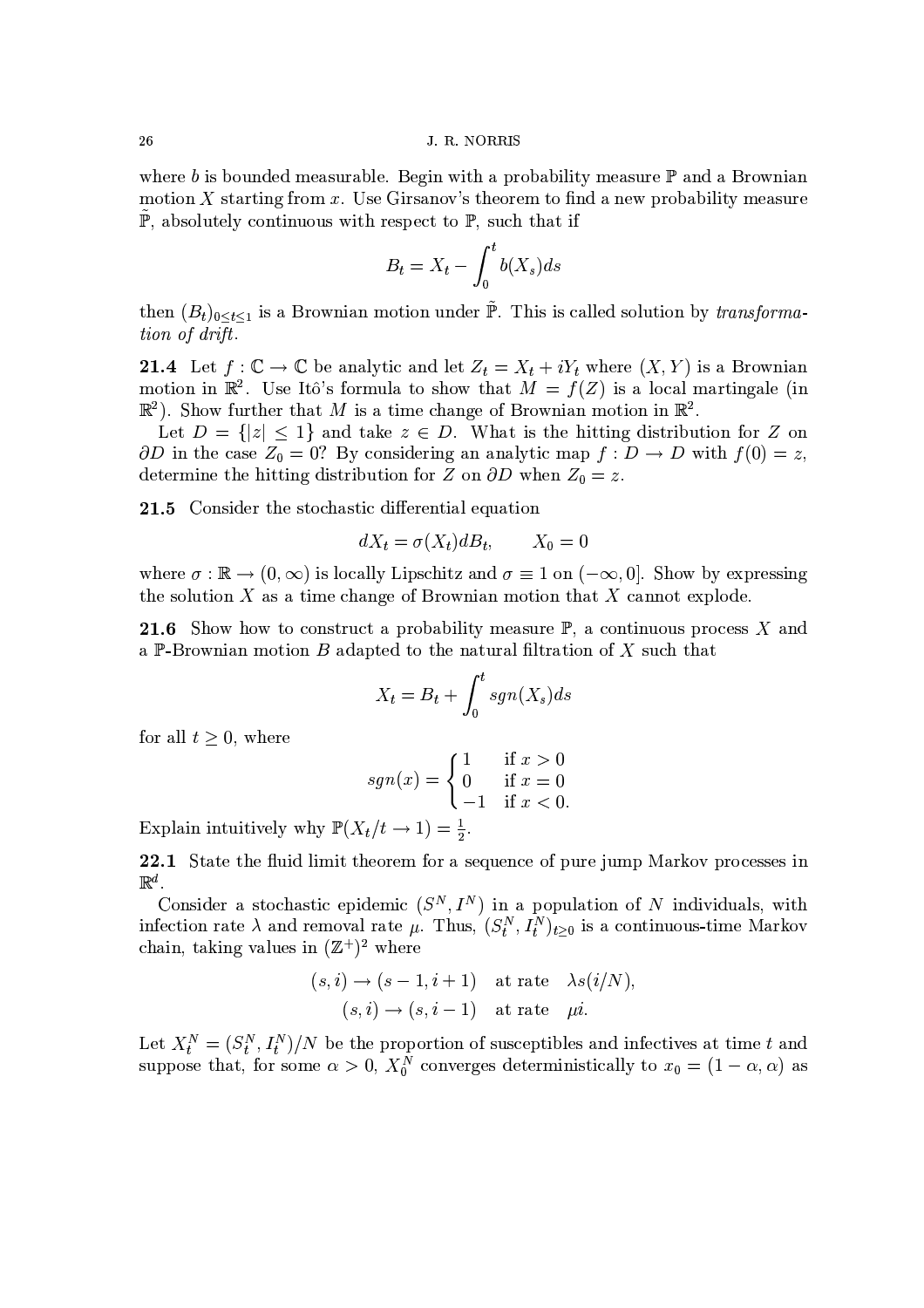$N \to \infty$ . Show that, for all  $\delta > 0$ ,

$$
\limsup_{N \to \infty} N^{-1} \log \mathbb{P}\left(\sup_{t \ge 0} |X_t^N - x_{t \wedge \tau}| > \delta\right) < 0,
$$

where

$$
\dot{x}_t^1 = -\lambda x_t^1 x_t^2, \quad \dot{x}_t^2 = (\lambda x_t^1 - \mu) x_t^2,
$$
  
0  $x_t^2 = 0$ 

and where  $\tau = \inf\{t \ge 0 : x_t^2 = 0\}.$ 

**22.2** For  $x = (x^1, x^2) \in \mathbb{R}^2 \setminus \{0\}$  set  $n(x) = (-x^2, x^1)/|x|$  and consider the pure jump Markov process X in  $\mathbb{R}^2$  having Lévy kernel

$$
K(x, A) = \begin{cases} |x|, & \text{if } n(x) \in A, \\ 0, & \text{if } n(x) \notin A, \end{cases}
$$

and starting from  $X_0 = (a, 0)$ , where  $a > 0$ . Show that

(a) for all  $a$ ,

$$
\mathbb{P}_a(|X_t| \to \infty \text{ as } t \to \infty) = 1
$$

(b) for all  $\delta > 0$  and  $t > 0$ ,

$$
\limsup_{a \to \infty} a^{-1} \log \mathbb{P}_a \left( \sup_{s \le t} |a^{-1} X_s - (\cos s, \sin s)| > \delta \right) < 0.
$$